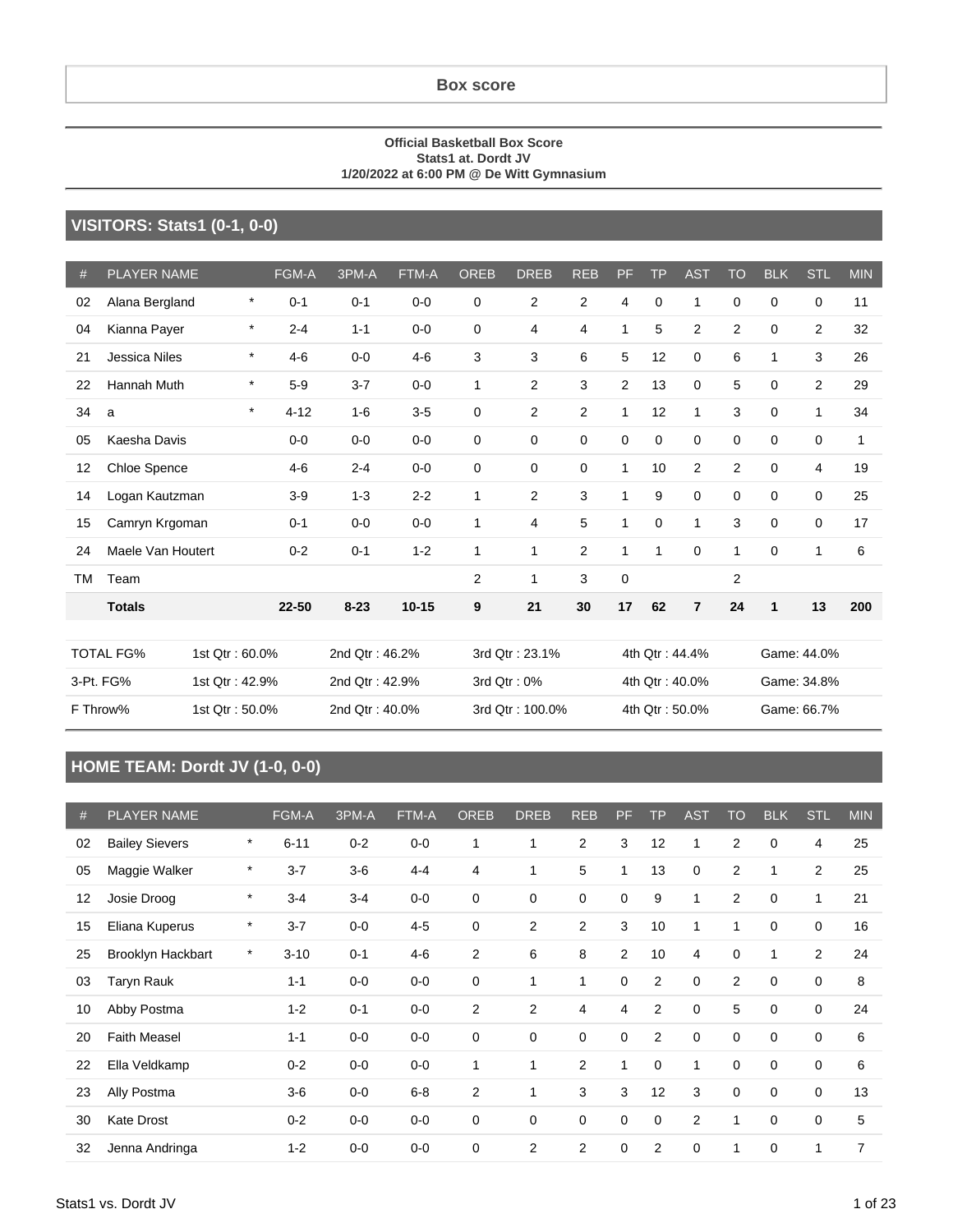| 33                          | Mae Drost          |                | $0 - 1$        | $0-0$             | $0-0$     | 0              | 2               | 2              | $\Omega$       | $\mathbf 0$    | $\Omega$    | 2           | $\Omega$       | $\Omega$    | 13  |
|-----------------------------|--------------------|----------------|----------------|-------------------|-----------|----------------|-----------------|----------------|----------------|----------------|-------------|-------------|----------------|-------------|-----|
| 35                          | <b>Katie Gross</b> |                | $0 - 2$        | $0-0$             | $0-0$     | 1              | $\mathbf{0}$    | 1              | $\mathbf 0$    | $\mathbf 0$    | $\mathbf 0$ | $\mathbf 0$ | $\Omega$       | $\Omega$    | 4   |
| ТM                          | Team               |                |                |                   |           | 3              | $\mathbf{1}$    | $\overline{4}$ | -1             |                |             | 0           |                |             |     |
|                             | <b>Totals</b>      |                | 25-58          | $6 - 14$          | $18 - 23$ | 16             | 20              | 36             | 18             | 74             | 13          | 18          | $\overline{2}$ | 10          | 197 |
|                             |                    |                |                |                   |           |                |                 |                |                |                |             |             |                |             |     |
|                             | <b>TOTAL FG%</b>   | 1st Qtr: 45.5% |                | 2nd $Qtr: 50.0\%$ |           |                | 3rd Otr: 33.3%  |                |                | 4th Otr: 43.8% |             |             |                | Game: 43.1% |     |
| 3-Pt. FG%<br>1st Qtr: 50.0% |                    |                | 2nd $Qtr: 0\%$ |                   |           | 3rd Qtr: 40.0% |                 |                | 4th Qtr: 50.0% |                |             |             | Game: 42.9%    |             |     |
| F Throw%                    |                    | 1st Qtr: 66.7% |                | 2nd Otr: 81.8%    |           |                | 3rd Qtr: 100.0% |                |                | 4th Qtr: 75.0% |             | Game: 78.3% |                |             |     |

| <b>SCORE BY PERIODS</b> | $1 \quad 2 \quad 3$ |               | $\sqrt{4}$ | <b>TOTAL</b> |
|-------------------------|---------------------|---------------|------------|--------------|
| Stats1                  |                     | 22 17 12 11 - |            | 62           |
| Dordt JV                |                     | 15 25 14 20 - |            | 74           |

**Officials:** ,,

**Attendance:** 0

**Technical fouls: STATS1-None. DORDT JV-None.**

**Points in the paint:** STATS1-26, DORDT JV-28. **Points off turnovers:** STATS1-15, DORDT JV-29. **2nd chance points:** STATS1-4, DORDT JV-18. **Fast break points:** STATS1-0, DORDT JV-2. **Bench Points:** STATS1-20, DORDT JV-20.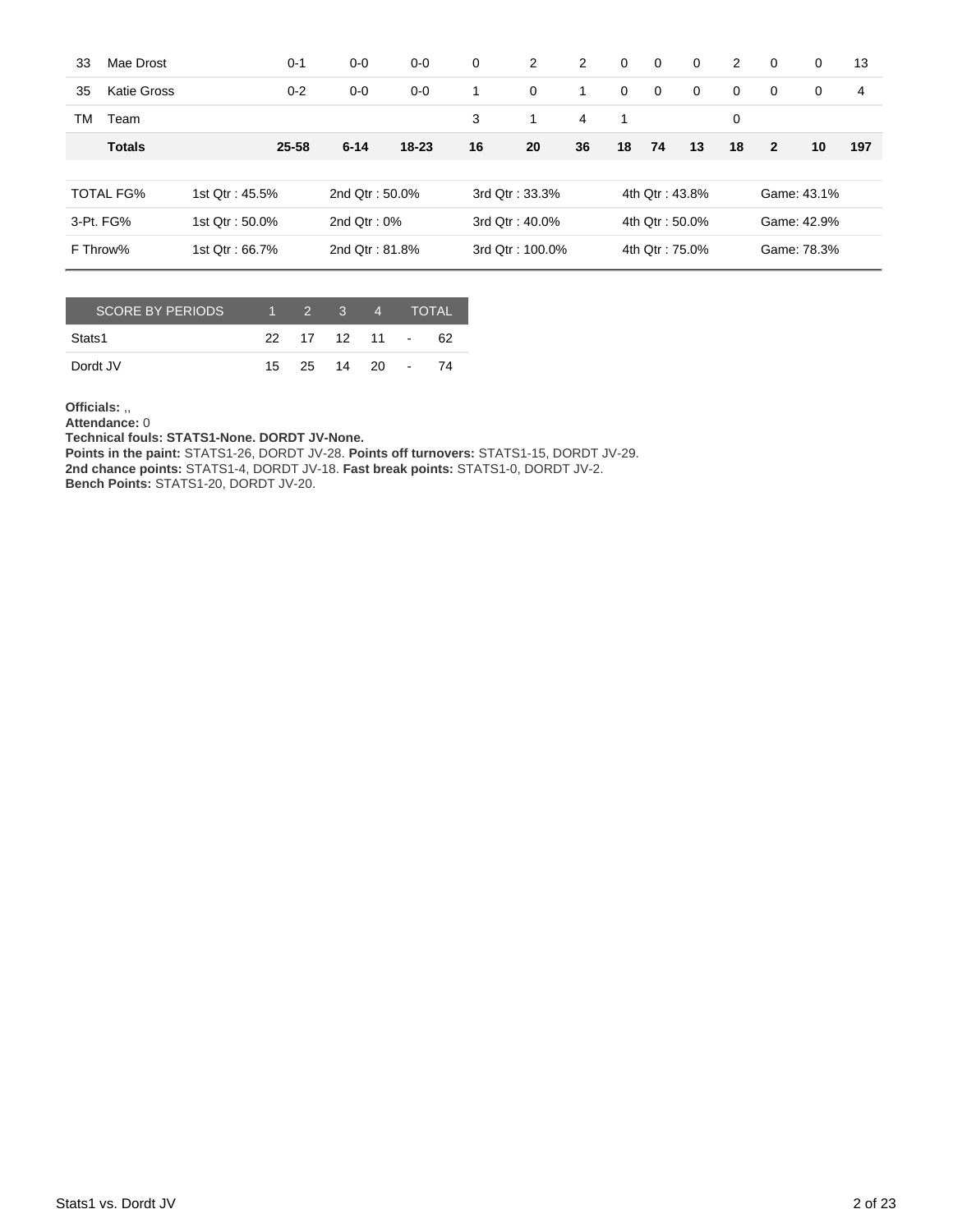#### **Play by Play**

### **1st Quarter**

| 09:55 |                                        | $0 - 2$  | KUPERUS, ELIANA made jump shot         |
|-------|----------------------------------------|----------|----------------------------------------|
| 09:45 | PAYER, KIANNA made 3-pt. jump shot     | $3 - 2$  |                                        |
| 09:38 |                                        | $3 - 2$  | Turnover by DROOG, JOSIE               |
| 09:36 | Steal by PAYER, KIANNA                 | $3 - 2$  |                                        |
| 09:10 | A made layup                           | $5 - 2$  |                                        |
| 08:49 |                                        | $5 - 2$  | KUPERUS, ELIANA missed jump shot       |
| 08:49 | BERGLAND, ALANA defensive rebound      | $5 - 2$  |                                        |
| 08:38 | PAYER, KIANNA missed layup             | $5 - 2$  |                                        |
| 08:38 |                                        | $5 - 2$  | HACKBART, BROOKLYN defensive rebound   |
| 08:25 |                                        | $5 - 2$  | Turnover by SIEVERS, BAILEY            |
| 07:51 | BERGLAND, ALANA missed 3-pt. jump shot | $5 - 2$  |                                        |
| 07:51 | NILES, JESSICA offensive rebound       | $5 - 2$  |                                        |
| 07:35 | Turnover by NILES, JESSICA             | $5 - 2$  |                                        |
| 07:27 |                                        | $5 - 2$  | HACKBART, BROOKLYN missed layup        |
| 07:27 | NILES, JESSICA defensive rebound       | $5 - 2$  |                                        |
| 07:13 | NILES, JESSICA made layup              | $7 - 2$  |                                        |
| 07:13 | Assist by PAYER, KIANNA                | $7 - 2$  |                                        |
| 06:58 |                                        | $7 - 2$  | SIEVERS, BAILEY missed 3-pt. jump shot |
| 06:58 |                                        | $7 - 2$  | SIEVERS, BAILEY offensive rebound      |
| 06:54 | Foul by BERGLAND, ALANA                | $7 - 2$  |                                        |
| 06:54 |                                        | $7 - 2$  | KUPERUS, ELIANA missed layup           |
| 06:54 | Block by NILES, JESSICA                | $7 - 2$  |                                        |
| 06:54 |                                        | $7 - 2$  | <b>TEAM offensive rebound</b>          |
| 06:48 |                                        | $7 - 5$  | DROOG, JOSIE made 3-pt. jump shot      |
| 06:48 |                                        | $7 - 5$  | Assist by HACKBART, BROOKLYN           |
| 06:33 |                                        | $7 - 5$  | Foul by SIEVERS, BAILEY                |
| 06:33 | A made layup                           | $9 - 5$  |                                        |
| 06:31 |                                        | $9 - 5$  | Foul by POSTMA, ABBY                   |
| 06:31 |                                        | $9 - 5$  | Turnover by POSTMA, ABBY               |
| 06:31 |                                        | $9 - 5$  | Foul by KUPERUS, ELIANA                |
| 06:31 | NILES, JESSICA made free throw         | $10 - 5$ |                                        |
| 06:31 | NILES, JESSICA missed free throw       | $10 - 5$ |                                        |
| 06:31 |                                        | $10 - 5$ | KUPERUS, ELIANA defensive rebound      |
| 06:31 |                                        | $10 - 5$ | POSTMA, ABBY enters the game           |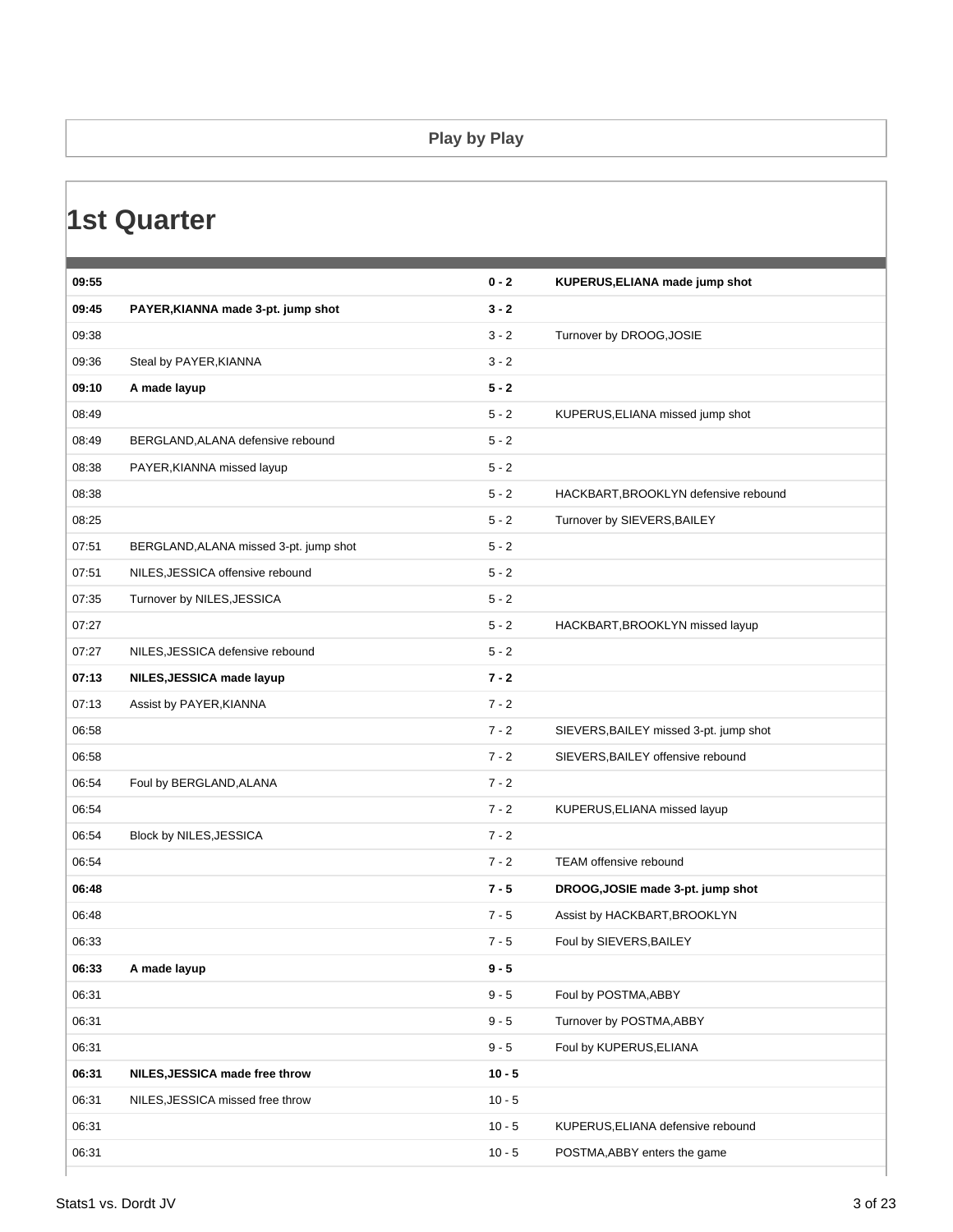| 06:31 |                                        | $10 - 5$  | HACKBART, BROOKLYN goes to the bench |
|-------|----------------------------------------|-----------|--------------------------------------|
| 05:24 |                                        | $10 - 5$  | Foul by TEAM                         |
| 05:24 |                                        | $10 - 6$  | POSTMA, ALLY made free throw         |
| 05:24 |                                        | $10 - 7$  | POSTMA, ALLY made free throw         |
| 05:24 | KAUTZMAN, LOGAN enters the game        | $10 - 7$  |                                      |
| 05:24 | BERGLAND, ALANA goes to the bench      | $10 - 7$  |                                      |
| 05:18 | Turnover by MUTH, HANNAH               | $10 - 7$  |                                      |
| 04:59 | Foul by MUTH, HANNAH                   | $10 - 7$  |                                      |
| 04:59 |                                        | $10 - 8$  | KUPERUS, ELIANA made free throw      |
| 04:59 |                                        | $10 - 8$  | KUPERUS, ELIANA missed free throw    |
| 04:59 | PAYER, KIANNA defensive rebound        | $10 - 8$  |                                      |
| 04:59 | SPENCE, CHLOE enters the game          | $10 - 8$  |                                      |
| 04:59 | MUTH, HANNAH goes to the bench         | $10 - 8$  |                                      |
| 04:59 |                                        | $10 - 8$  | RAUK, TARYN enters the game          |
| 04:59 |                                        | $10 - 8$  | SIEVERS, BAILEY goes to the bench    |
| 04:52 | KAUTZMAN, LOGAN missed 3-pt. jump shot | $10 - 8$  |                                      |
| 04:52 |                                        | $10 - 8$  | RAUK, TARYN defensive rebound        |
| 04:42 | Foul by NILES, JESSICA                 | $10 - 8$  |                                      |
| 04:42 |                                        | $10 - 8$  | DROST, MAE enters the game           |
| 04:42 |                                        | $10 - 8$  | DROST, KATE enters the game          |
| 04:42 |                                        | $10 - 8$  | KUPERUS, ELIANA goes to the bench    |
| 04:42 |                                        | $10 - 8$  | DROOG, JOSIE goes to the bench       |
| 04:28 |                                        | $10 - 10$ | RAUK, TARYN made jump shot           |
| 04:28 |                                        | $10 - 10$ | Assist by POSTMA, ALLY               |
| 04:14 | NILES, JESSICA made layup              | $12 - 10$ |                                      |
| 04:01 |                                        | $12 - 10$ | POSTMA, ALLY enters the game         |
| 04:01 |                                        | $12 - 10$ | WALKER, MAGGIE goes to the bench     |
| 03:45 |                                        | $12 - 12$ | POSTMA, ALLY made layup              |
| 03:45 |                                        | $12 - 12$ | Assist by DROST, KATE                |
| 03:20 | KAUTZMAN, LOGAN made layup             | $14 - 12$ |                                      |
| 03:06 |                                        | $14 - 12$ | DROST, KATE missed layup             |
| 03:06 | A defensive rebound                    | $14 - 12$ |                                      |
| 02:38 | SPENCE, CHLOE made jump shot           | $16 - 12$ |                                      |
| 02:24 |                                        | $16 - 14$ | POSTMA, ALLY made layup              |
| 02:24 |                                        | $16 - 14$ | Assist by DROST, KATE                |
| 02:12 | KAUTZMAN, LOGAN made 3-pt. jump shot   | $19 - 14$ |                                      |
| 02:12 | Assist by SPENCE, CHLOE                | $19 - 14$ |                                      |
| 01:53 |                                        | $19 - 14$ | Turnover by POSTMA, ABBY             |
| 01:53 | Steal by SPENCE, CHLOE                 | $19 - 14$ |                                      |
| 01:29 |                                        | $19 - 14$ | GROSS, KATIE enters the game         |
|       |                                        |           |                                      |
| 01:29 |                                        | $19 - 14$ | ANDRINGA, JENNA enters the game      |
| 01:29 |                                        | 19 - 14   | DROST, KATE goes to the bench        |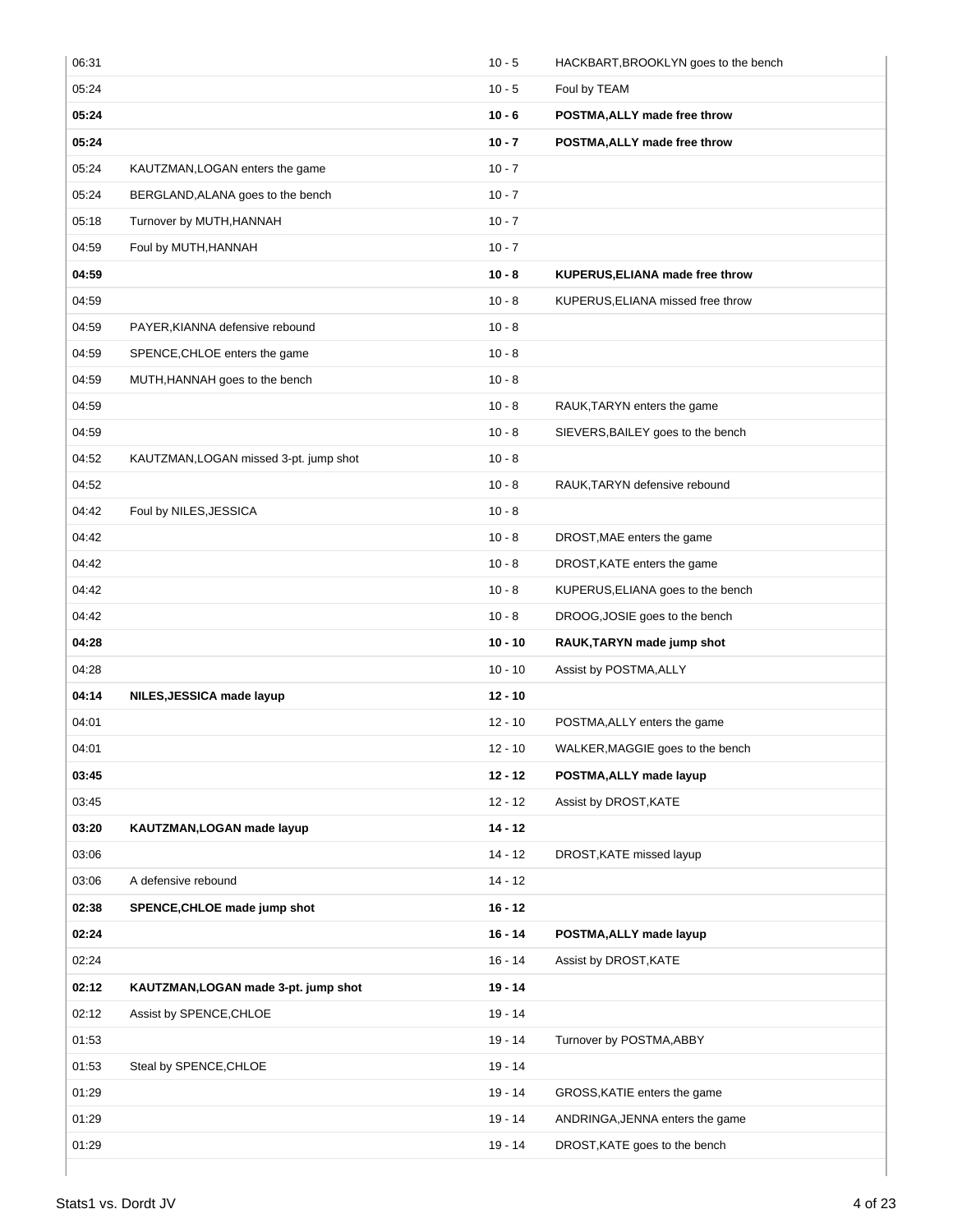| 01:29 |                                           | $19 - 14$ | RAUK, TARYN goes to the bench  |
|-------|-------------------------------------------|-----------|--------------------------------|
| 01:25 | MUTH, HANNAH enters the game              | $19 - 14$ |                                |
| 01:25 | DAVIS, KAESHA enters the game             | $19 - 14$ |                                |
| 01:25 | A goes to the bench                       | $19 - 14$ |                                |
| 01:25 | PAYER, KIANNA goes to the bench           | $19 - 14$ |                                |
| 01:12 | KAUTZMAN, LOGAN missed jump shot          | $19 - 14$ |                                |
| 01:12 |                                           | $19 - 14$ | DROST, MAE defensive rebound   |
| 00:55 | Foul by NILES, JESSICA                    | $19 - 14$ |                                |
| 00:55 |                                           | $19 - 15$ | POSTMA, ALLY made free throw   |
| 00:55 |                                           | $19 - 15$ | POSTMA, ALLY missed free throw |
| 00:55 |                                           | $19 - 15$ | POSTMA, ABBY offensive rebound |
| 00:55 |                                           | $19 - 15$ | Turnover by POSTMA, ABBY       |
| 00:55 | Steal by SPENCE, CHLOE                    | $19 - 15$ |                                |
| 00:55 | HOUTERT, MAELE VAN enters the game        | $19 - 15$ |                                |
| 00:55 | NILES, JESSICA goes to the bench          | $19 - 15$ |                                |
| 00:52 | SPENCE, CHLOE made 3-pt. jump shot        | $22 - 15$ |                                |
| 00:39 |                                           | $22 - 15$ | Turnover by DROST, MAE         |
| 00:38 | Steal by HOUTERT, MAELE VAN               | $22 - 15$ |                                |
| 00:33 | HOUTERT, MAELE VAN missed 3-pt. jump shot | $22 - 15$ |                                |
| 00:33 |                                           | $22 - 15$ | POSTMA, ALLY defensive rebound |
| 00:18 |                                           | $22 - 15$ | POSTMA, ALLY missed jump shot  |
| 00:18 |                                           |           |                                |
|       | MUTH, HANNAH defensive rebound            | $22 - 15$ |                                |
| 00:08 | SPENCE, CHLOE missed 3-pt. jump shot      | $22 - 15$ |                                |

## **2nd Quarter**

| 10:00 | HOUTERT, MAELE VAN enters the game  | $22 - 15$ |                                     |
|-------|-------------------------------------|-----------|-------------------------------------|
| 10:00 | A goes to the bench                 | $22 - 15$ |                                     |
| 09:59 |                                     | $22 - 15$ | Turnover by ANDRINGA, JENNA         |
| 09:55 |                                     | $22 - 15$ | POSTMA, ALLY enters the game        |
| 09:55 |                                     | $22 - 15$ | GROSS, KATIE enters the game        |
| 09:55 |                                     | $22 - 15$ | VELDKAMP, ELLA enters the game      |
| 09:55 |                                     | $22 - 15$ | MEASEL, FAITH enters the game       |
| 09:55 |                                     | $22 - 15$ | KUPERUS, ELIANA goes to the bench   |
| 09:55 |                                     | $22 - 15$ | DROOG, JOSIE goes to the bench      |
| 09:55 |                                     | $22 - 15$ | WALKER, MAGGIE goes to the bench    |
| 09:55 |                                     | $22 - 15$ | SIEVERS, BAILEY goes to the bench   |
| 09:44 | MUTH, HANNAH missed 3-pt. jump shot | $22 - 15$ |                                     |
| 09:44 |                                     | $22 - 15$ | VELDKAMP, ELLA defensive rebound    |
| 09:23 |                                     | $22 - 15$ | HACKBART, BROOKLYN missed jump shot |
| 09:23 |                                     | $22 - 15$ | GROSS, KATIE offensive rebound      |
|       |                                     |           |                                     |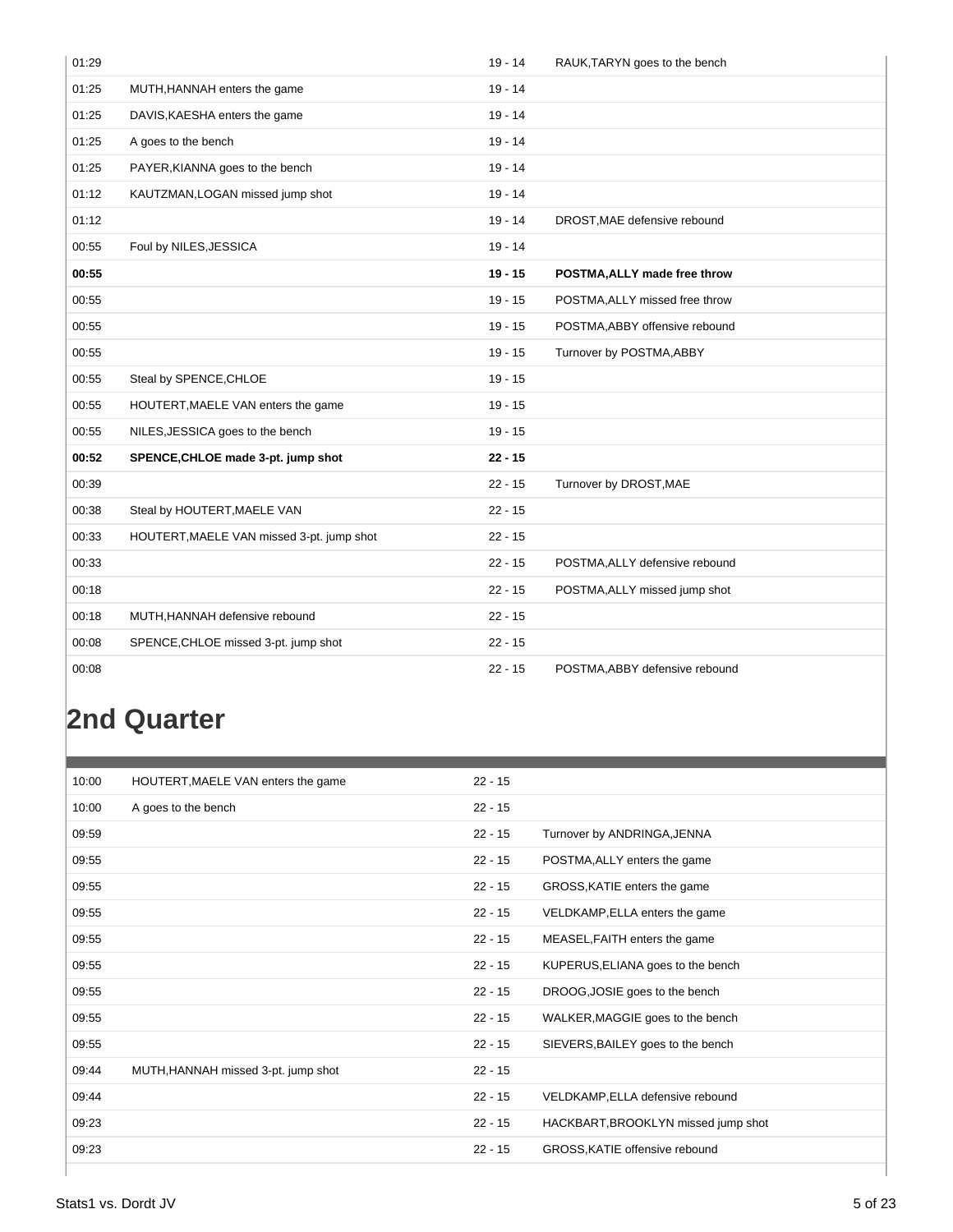| 09:06 |                                      | $22 - 15$ | WALKER, MAGGIE enters the game       |
|-------|--------------------------------------|-----------|--------------------------------------|
| 09:06 |                                      | $22 - 15$ | POSTMA, ALLY goes to the bench       |
| 08:54 |                                      | $22 - 15$ | GROSS, KATIE missed layup            |
| 08:54 |                                      | $22 - 15$ | HACKBART, BROOKLYN offensive rebound |
| 08:42 | KAUTZMAN, LOGAN enters the game      | $22 - 15$ |                                      |
| 08:42 | A enters the game                    | $22 - 15$ |                                      |
| 08:42 | KRGOMAN, CAMRYN enters the game      | $22 - 15$ |                                      |
| 08:42 | HOUTERT, MAELE VAN goes to the bench | $22 - 15$ |                                      |
| 08:42 | NILES, JESSICA goes to the bench     | $22 - 15$ |                                      |
| 08:42 | BERGLAND, ALANA goes to the bench    | $22 - 15$ |                                      |
| 08:21 |                                      | $22 - 16$ | HACKBART, BROOKLYN made free throw   |
| 08:21 |                                      | $22 - 16$ | HACKBART, BROOKLYN missed free throw |
| 08:21 | KRGOMAN, CAMRYN defensive rebound    | $22 - 16$ |                                      |
| 08:21 | 30SEC TIMEOUT by Stats1              | $22 - 16$ |                                      |
| 08:21 | SPENCE, CHLOE enters the game        | $22 - 16$ |                                      |
| 08:21 | KAUTZMAN, LOGAN goes to the bench    | $22 - 16$ |                                      |
| 08:19 | MUTH, HANNAH missed 3-pt. jump shot  | $22 - 16$ |                                      |
| 08:19 |                                      | $22 - 16$ | HACKBART, BROOKLYN defensive rebound |
| 07:56 |                                      | $22 - 18$ | HACKBART, BROOKLYN made jump shot    |
| 07:49 | Turnover by SPENCE, CHLOE            | $22 - 18$ |                                      |
| 07:48 |                                      | $22 - 18$ | Steal by HACKBART, BROOKLYN          |
| 07:44 |                                      | $22 - 20$ | <b>MEASEL, FAITH made layup</b>      |
| 07:44 |                                      | $22 - 20$ | Assist by VELDKAMP, ELLA             |
| 07:28 | SPENCE, CHLOE missed 3-pt. jump shot | $22 - 20$ |                                      |
| 07:28 |                                      | $22 - 20$ | WALKER, MAGGIE defensive rebound     |
| 07:16 |                                      | $22 - 20$ | GROSS, KATIE missed jump shot        |
| 07:16 | KRGOMAN,CAMRYN defensive rebound     | 22 - 20   |                                      |
| 07:09 | MUTH, HANNAH made 3-pt. jump shot    | $25 - 20$ |                                      |
| 07:09 | Assist by PAYER, KIANNA              | $25 - 20$ |                                      |
| 06:55 |                                      | $25 - 20$ | HACKBART, BROOKLYN missed jump shot  |
| 06:55 | KRGOMAN, CAMRYN defensive rebound    | $25 - 20$ |                                      |
| 06:44 |                                      | $25 - 20$ | Foul by VELDKAMP, ELLA               |
| 06:44 | BERGLAND, ALANA enters the game      | $25 - 20$ |                                      |
| 06:44 | NILES, JESSICA enters the game       | $25 - 20$ |                                      |
| 06:44 | KRGOMAN, CAMRYN goes to the bench    | $25 - 20$ |                                      |
| 06:44 | SPENCE, CHLOE goes to the bench      | $25 - 20$ |                                      |
| 06:44 |                                      | $25 - 20$ | KUPERUS, ELIANA enters the game      |
| 06:44 |                                      | $25 - 20$ | GROSS, KATIE goes to the bench       |
| 06:43 | Turnover by PAYER, KIANNA            | $25 - 20$ |                                      |
| 06:26 |                                      | $25 - 20$ | Turnover by WALKER, MAGGIE           |
| 06:24 | Steal by NILES, JESSICA              | $25 - 20$ |                                      |
| 06:22 | MUTH, HANNAH made layup              | $27 - 20$ |                                      |
|       |                                      |           |                                      |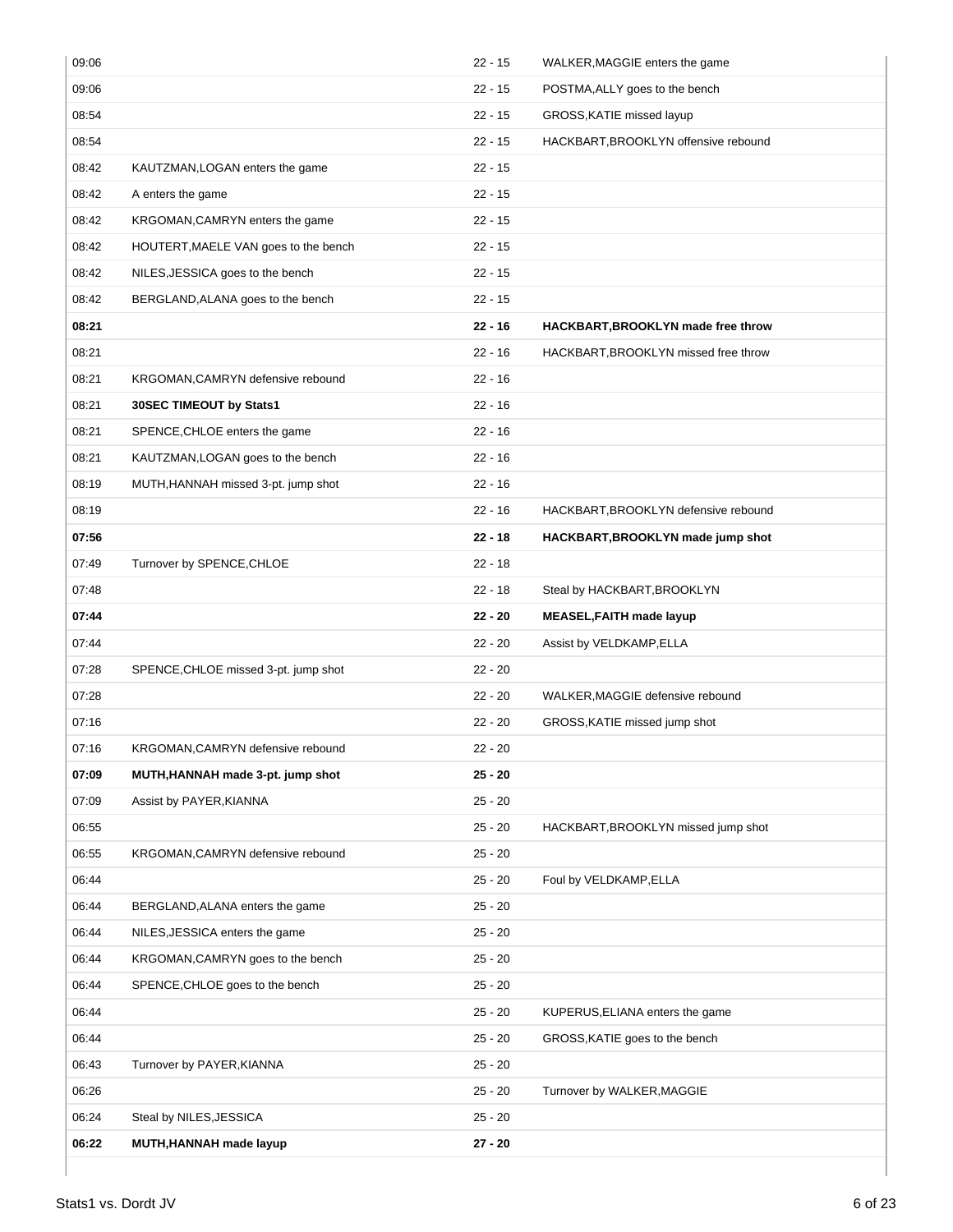| 06:11 | Foul by MUTH, HANNAH               | $27 - 20$ |                                       |
|-------|------------------------------------|-----------|---------------------------------------|
| 06:11 |                                    | $27 - 21$ | <b>WALKER, MAGGIE made free throw</b> |
| 06:11 |                                    | $27 - 22$ | <b>WALKER, MAGGIE made free throw</b> |
| 06:11 |                                    | $27 - 22$ | 30SEC TIMEOUT by Dordt JV             |
| 06:11 | SPENCE, CHLOE enters the game      | $27 - 22$ |                                       |
| 06:11 | MUTH, HANNAH goes to the bench     | $27 - 22$ |                                       |
| 06:02 | A missed 3-pt. jump shot           | $27 - 22$ |                                       |
| 06:02 |                                    | $27 - 22$ | TEAM defensive rebound                |
| 05:48 | Foul by BERGLAND, ALANA            | $27 - 22$ |                                       |
| 05:48 |                                    | $27 - 23$ | HACKBART, BROOKLYN made free throw    |
| 05:48 |                                    | $27 - 24$ | HACKBART, BROOKLYN made free throw    |
| 05:48 | KAUTZMAN, LOGAN enters the game    | $27 - 24$ |                                       |
| 05:48 | A goes to the bench                | $27 - 24$ |                                       |
| 05:37 |                                    | $27 - 24$ | Foul by HACKBART, BROOKLYN            |
| 05:25 | KAUTZMAN, LOGAN made layup         | $29 - 24$ |                                       |
| 05:09 |                                    | $29 - 24$ | VELDKAMP, ELLA missed layup           |
| 05:09 |                                    | $29 - 24$ | VELDKAMP, ELLA offensive rebound      |
| 05:06 |                                    | $29 - 24$ | VELDKAMP, ELLA missed layup           |
| 05:06 |                                    | $29 - 24$ | HACKBART, BROOKLYN offensive rebound  |
| 05:03 |                                    | $29 - 26$ | HACKBART, BROOKLYN made layup         |
| 04:46 | PAYER, KIANNA made layup           | $31 - 26$ |                                       |
| 04:28 |                                    | $31 - 28$ | HACKBART, BROOKLYN made layup         |
| 04:17 |                                    | $31 - 28$ | DROOG, JOSIE enters the game          |
| 04:17 |                                    | $31 - 28$ | POSTMA, ABBY enters the game          |
| 04:17 |                                    | $31 - 28$ | SIEVERS, BAILEY enters the game       |
| 04:17 |                                    | $31 - 28$ | VELDKAMP, ELLA goes to the bench      |
| 04:17 |                                    | $31 - 28$ | MEASEL, FAITH goes to the bench       |
| 04:17 |                                    | $31 - 28$ | WALKER, MAGGIE goes to the bench      |
| 04:11 | Turnover by NILES, JESSICA         | $31 - 28$ |                                       |
| 04:11 |                                    | $31 - 28$ | Steal by SIEVERS, BAILEY              |
| 04:05 | Foul by NILES, JESSICA             | $31 - 28$ |                                       |
| 04:05 |                                    | $31 - 29$ | KUPERUS, ELIANA made free throw       |
| 04:05 |                                    | $31 - 30$ | KUPERUS, ELIANA made free throw       |
| 04:05 | KRGOMAN, CAMRYN enters the game    | $31 - 30$ |                                       |
| 04:05 | HOUTERT, MAELE VAN enters the game | $31 - 30$ |                                       |
| 04:05 | NILES, JESSICA goes to the bench   | $31 - 30$ |                                       |
| 04:05 | BERGLAND, ALANA goes to the bench  | $31 - 30$ |                                       |
| 03:59 | Turnover by SPENCE, CHLOE          | $31 - 30$ |                                       |
| 03:32 |                                    | $31 - 32$ | KUPERUS, ELIANA made layup            |
| 03:28 | Foul by HOUTERT, MAELE VAN         | $31 - 32$ |                                       |
| 03:28 |                                    | $31 - 33$ | KUPERUS, ELIANA made free throw       |
| 03:18 | Turnover by HOUTERT, MAELE VAN     | $31 - 33$ |                                       |
|       |                                    |           |                                       |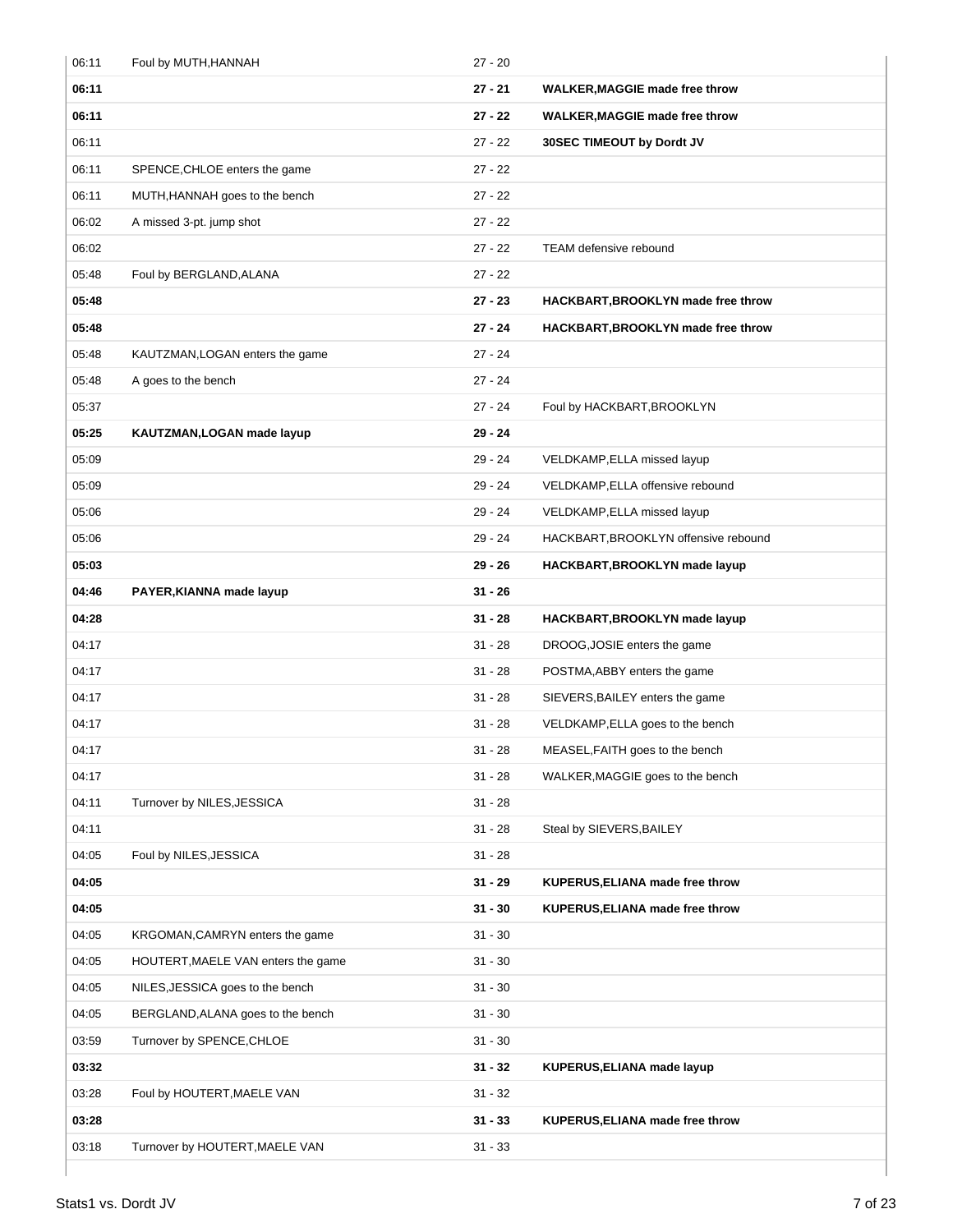| 02:50 |                                           | $31 - 35$ | SIEVERS, BAILEY made jump shot       |
|-------|-------------------------------------------|-----------|--------------------------------------|
| 02:37 | HOUTERT, MAELE VAN missed layup           | $31 - 35$ |                                      |
| 02:37 | HOUTERT, MAELE VAN offensive rebound      | $31 - 35$ |                                      |
| 02:33 |                                           | $31 - 35$ | Foul by KUPERUS, ELIANA              |
| 02:33 | HOUTERT, MAELE VAN missed free throw      | $31 - 35$ |                                      |
| 02:33 | TEAM deadball rebound                     | $31 - 35$ |                                      |
| 02:33 | <b>HOUTERT, MAELE VAN made free throw</b> | $32 - 35$ |                                      |
| 02:33 | A enters the game                         | $32 - 35$ |                                      |
| 02:33 | PAYER, KIANNA goes to the bench           | $32 - 35$ |                                      |
| 02:33 |                                           | $32 - 35$ | POSTMA, ALLY enters the game         |
| 02:33 |                                           | $32 - 35$ | KUPERUS, ELIANA goes to the bench    |
| 02:14 |                                           | $32 - 37$ | SIEVERS, BAILEY made layup           |
| 02:14 |                                           | $32 - 37$ | Assist by HACKBART, BROOKLYN         |
| 01:55 |                                           | $32 - 37$ | Foul by POSTMA, ABBY                 |
| 01:55 | A missed free throw                       | $32 - 37$ |                                      |
| 01:55 | TEAM deadball rebound                     | $32 - 37$ |                                      |
| 01:55 | A made free throw                         | $33 - 37$ |                                      |
| 01:55 | A missed free throw                       | $33 - 37$ |                                      |
| 01:55 |                                           | $33 - 37$ | POSTMA, ABBY defensive rebound       |
| 01:50 |                                           | $33 - 37$ | HACKBART, BROOKLYN missed layup      |
| 01:50 | HOUTERT, MAELE VAN defensive rebound      | $33 - 37$ |                                      |
| 01:22 | A missed jump shot                        | $33 - 37$ |                                      |
| 01:22 | TEAM offensive rebound                    | $33 - 37$ |                                      |
| 01:06 | SPENCE, CHLOE made 3-pt. jump shot        | $36 - 37$ |                                      |
| 01:06 | Assist by A                               | $36 - 37$ |                                      |
| 00:50 | Foul by A                                 | $36 - 37$ |                                      |
| 00:50 |                                           | $36 - 37$ | POSTMA, ALLY missed free throw       |
| 00:50 |                                           | $36 - 37$ | TEAM deadball rebound                |
| 00:50 |                                           | $36 - 38$ | POSTMA, ALLY made free throw         |
| 00:29 | KAUTZMAN, LOGAN missed jump shot          | $36 - 38$ |                                      |
| 00:29 |                                           | $36 - 38$ | HACKBART, BROOKLYN defensive rebound |
| 00:22 |                                           | $36 - 38$ | DROOG, JOSIE missed 3-pt. jump shot  |
| 00:22 | A defensive rebound                       | $36 - 38$ |                                      |
| 00:16 | Turnover by A                             | $36 - 38$ |                                      |
| 00:15 |                                           | $36 - 38$ | Steal by SIEVERS, BAILEY             |
| 00:14 |                                           | $36 - 40$ | SIEVERS, BAILEY made layup           |
| 00:00 | A made 3-pt. jump shot                    | $39 - 40$ |                                      |
| 00:00 | Assist by SPENCE, CHLOE                   | $39 - 40$ |                                      |
|       |                                           |           |                                      |
|       | <b>3rd Quarter</b>                        |           |                                      |
|       |                                           |           |                                      |
| 09:44 |                                           | $39 - 40$ | Foul by KUPERUS, ELIANA              |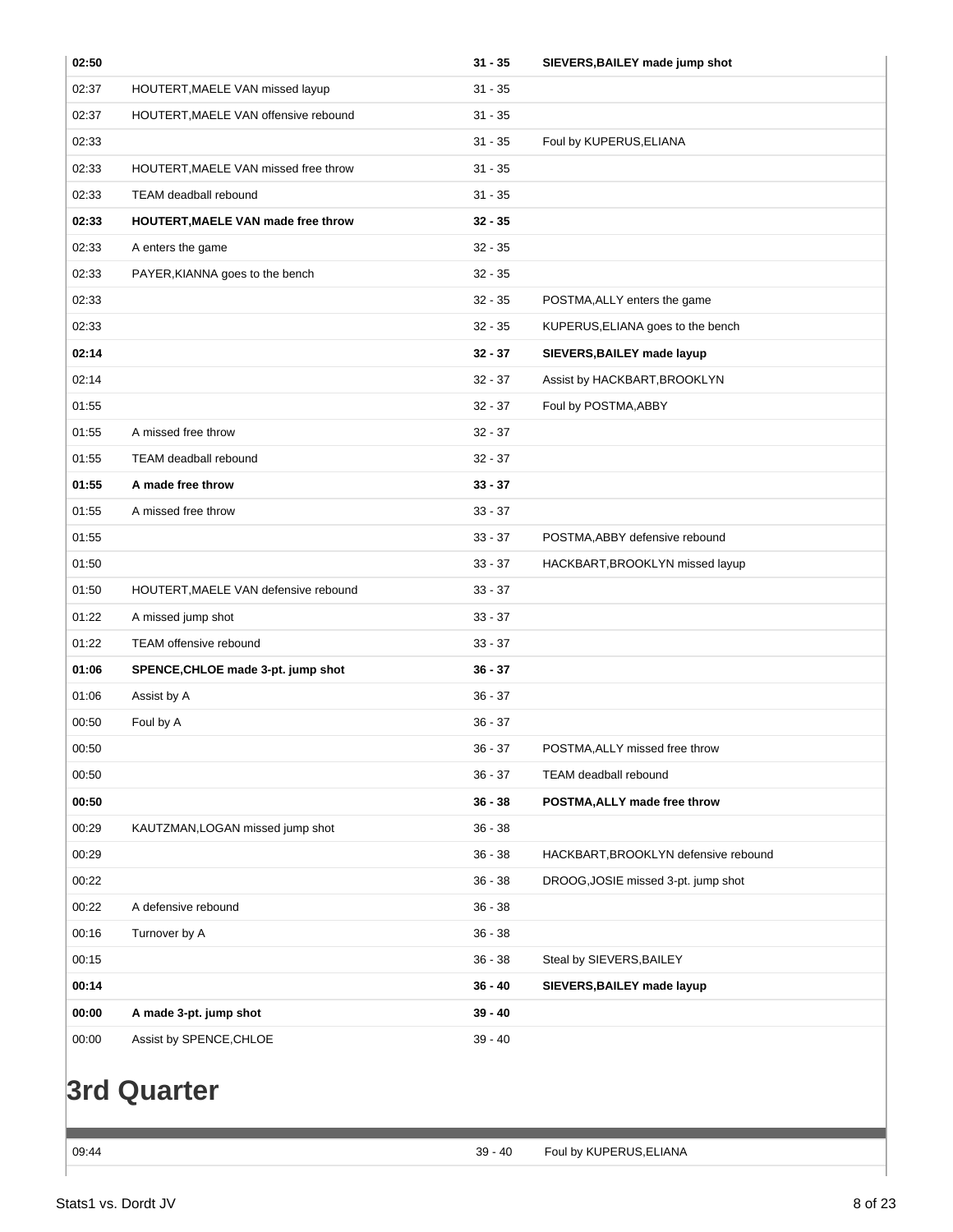| 09:44 |                                        | $39 - 40$ | POSTMA, ABBY enters the game          |
|-------|----------------------------------------|-----------|---------------------------------------|
| 09:44 |                                        | $39 - 40$ | KUPERUS, ELIANA goes to the bench     |
| 09:40 | NILES, JESSICA made layup              | $41 - 40$ |                                       |
| 09:33 | Foul by BERGLAND, ALANA                | $41 - 40$ |                                       |
| 09:33 | KAUTZMAN, LOGAN enters the game        | $41 - 40$ |                                       |
| 09:33 | BERGLAND, ALANA goes to the bench      | $41 - 40$ |                                       |
| 09:22 |                                        | $41 - 40$ | SIEVERS, BAILEY missed jump shot      |
| 09:22 | PAYER, KIANNA defensive rebound        | $41 - 40$ |                                       |
| 09:18 |                                        | $41 - 40$ | Foul by SIEVERS, BAILEY               |
| 08:58 |                                        | $41 - 40$ | Foul by HACKBART, BROOKLYN            |
| 08:54 | Turnover by NILES, JESSICA             | $41 - 40$ |                                       |
| 08:48 |                                        | $41 - 40$ | Turnover by SIEVERS, BAILEY           |
| 08:48 | Steal by NILES, JESSICA                | $41 - 40$ |                                       |
| 08:48 |                                        | $41 - 40$ | Foul by POSTMA, ABBY                  |
| 08:38 | NILES, JESSICA missed layup            | $41 - 40$ |                                       |
| 08:38 | NILES, JESSICA offensive rebound       | $41 - 40$ |                                       |
| 08:31 | PAYER, KIANNA missed jump shot         | $41 - 40$ |                                       |
| 08:31 |                                        | $41 - 40$ | Block by WALKER, MAGGIE               |
| 08:31 |                                        | 41 - 40   | HACKBART, BROOKLYN defensive rebound  |
| 08:19 |                                        | 41 - 43   | WALKER, MAGGIE made 3-pt. jump shot   |
| 08:19 |                                        | $41 - 43$ | Assist by HACKBART, BROOKLYN          |
| 08:04 | A missed layup                         | 41 - 43   |                                       |
| 08:04 | NILES, JESSICA offensive rebound       | $41 - 43$ |                                       |
| 08:00 | Turnover by NILES, JESSICA             | 41 - 43   |                                       |
| 07:46 |                                        | $41 - 43$ | SIEVERS, BAILEY missed jump shot      |
| 07:46 | PAYER, KIANNA defensive rebound        | 41 - 43   |                                       |
| 07:13 | NILES, JESSICA missed jump shot        | $41 - 43$ |                                       |
| 07:13 |                                        | $41 - 43$ | Block by HACKBART, BROOKLYN           |
| 07:13 | TEAM offensive rebound                 | $41 - 43$ |                                       |
| 07:13 | Turnover by TEAM                       | $41 - 43$ |                                       |
| 07:01 |                                        | $41 - 43$ | WALKER, MAGGIE missed 3-pt. jump shot |
| 07:01 |                                        | $41 - 43$ | POSTMA, ABBY offensive rebound        |
| 06:51 |                                        | 41 - 43   | SIEVERS, BAILEY missed jump shot      |
| 06:51 |                                        | $41 - 43$ | WALKER, MAGGIE offensive rebound      |
| 06:47 | Foul by PAYER, KIANNA                  | $41 - 43$ |                                       |
| 06:44 |                                        | 41 - 44   | WALKER, MAGGIE made free throw        |
| 06:44 |                                        | $41 - 45$ | <b>WALKER, MAGGIE made free throw</b> |
| 06:36 | A made layup                           | $43 - 45$ |                                       |
| 06:20 |                                        | $43 - 48$ | WALKER, MAGGIE made 3-pt. jump shot   |
| 06:20 |                                        | $43 - 48$ | Assist by SIEVERS, BAILEY             |
| 05:59 | KAUTZMAN, LOGAN missed 3-pt. jump shot | $43 - 48$ |                                       |
| 05:59 |                                        | $43 - 48$ | HACKBART, BROOKLYN defensive rebound  |
|       |                                        |           |                                       |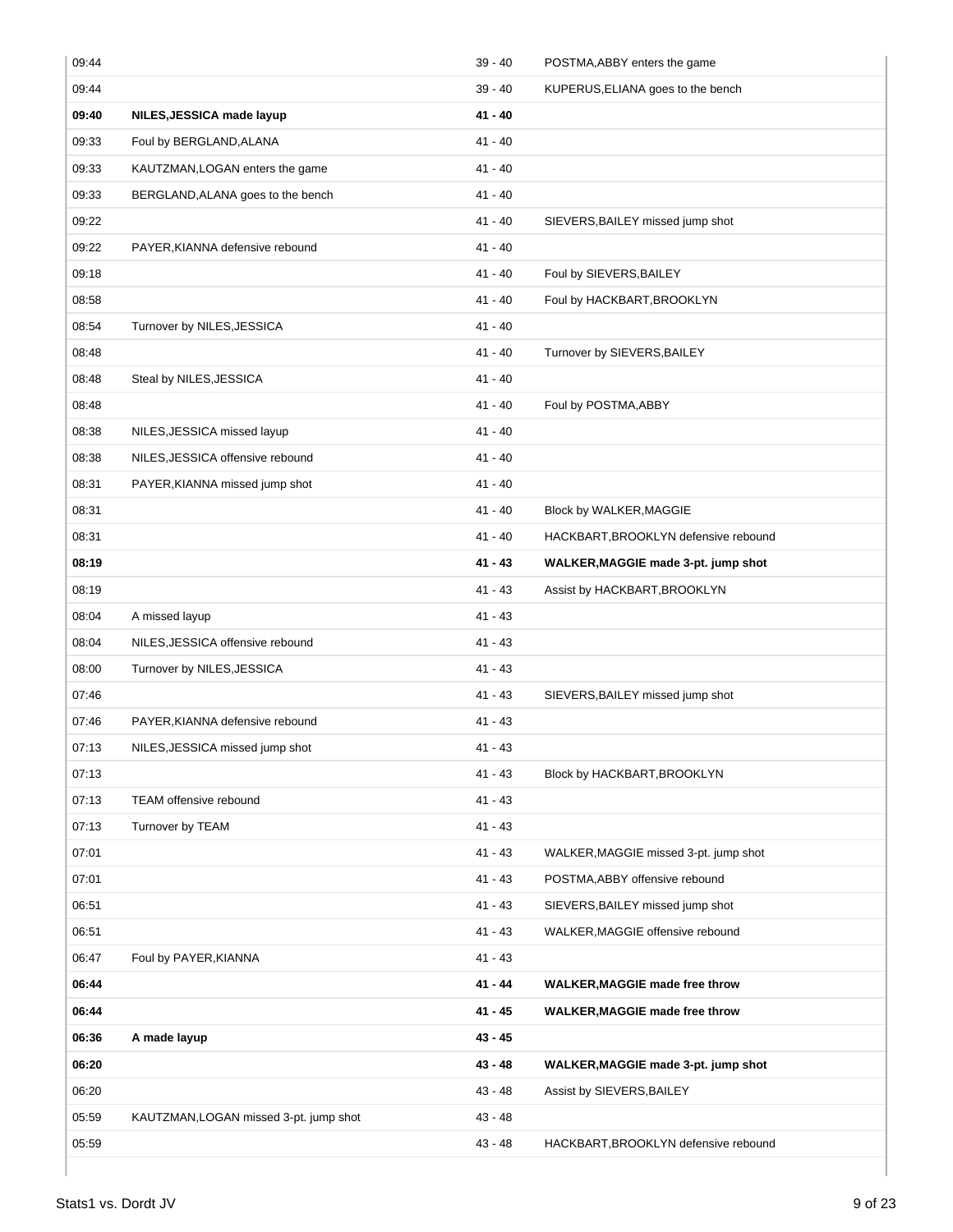| 05:46 |                                   | $43 - 48$ | POSTMA, ABBY missed 3-pt. jump shot   |
|-------|-----------------------------------|-----------|---------------------------------------|
| 05:46 | MUTH, HANNAH defensive rebound    | $43 - 48$ |                                       |
| 05:38 | Turnover by A                     | $43 - 48$ |                                       |
| 05:36 |                                   | $43 - 48$ | POSTMA, ALLY enters the game          |
| 05:36 |                                   | $43 - 48$ | HACKBART, BROOKLYN goes to the bench  |
| 05:08 |                                   | $43 - 48$ | WALKER, MAGGIE missed 3-pt. jump shot |
| 05:08 | NILES, JESSICA defensive rebound  | $43 - 48$ |                                       |
| 05:04 |                                   | $43 - 48$ | Foul by POSTMA, ALLY                  |
| 05:04 | NILES, JESSICA made free throw    | $44 - 48$ |                                       |
| 05:04 | NILES, JESSICA made free throw    | 45 - 48   |                                       |
| 04:47 |                                   | $45 - 48$ | POSTMA, ALLY missed layup             |
| 04:47 |                                   | 45 - 48   | POSTMA, ALLY offensive rebound        |
| 04:43 |                                   | 45 - 48   | POSTMA, ALLY missed layup             |
| 04:43 | <b>TEAM defensive rebound</b>     | 45 - 48   |                                       |
| 04:40 | 30SEC TIMEOUT by Stats1           | 45 - 48   |                                       |
| 04:40 | KRGOMAN, CAMRYN enters the game   | 45 - 48   |                                       |
| 04:40 | KAUTZMAN, LOGAN goes to the bench | $45 - 48$ |                                       |
| 04:40 |                                   | 45 - 48   | DROST, MAE enters the game            |
| 04:40 |                                   | 45 - 48   | DROOG, JOSIE goes to the bench        |
| 04:37 | Turnover by KRGOMAN, CAMRYN       | $45 - 48$ |                                       |
| 04:35 |                                   | 45 - 48   | Steal by SIEVERS, BAILEY              |
| 04:34 |                                   | $45 - 50$ | SIEVERS, BAILEY made layup            |
| 04:13 | Foul by NILES, JESSICA            | $45 - 50$ |                                       |
| 04:13 | Turnover by NILES, JESSICA        | $45 - 50$ |                                       |
| 03:56 |                                   | $45 - 52$ | POSTMA, ABBY made layup               |
| 03:56 |                                   | 45 - 52   | Assist by POSTMA, ALLY                |
| 03:40 |                                   | $45 - 52$ | Foul by POSTMA, ALLY                  |
| 03:40 | A made free throw                 | 46 - 52   |                                       |
| 03:40 | A made free throw                 | $47 - 52$ |                                       |
| 03:40 |                                   |           |                                       |
| 03:40 | KAUTZMAN, LOGAN enters the game   | $47 - 52$ |                                       |
|       | SPENCE, CHLOE enters the game     | $47 - 52$ |                                       |
| 03:40 | MUTH, HANNAH goes to the bench    | $47 - 52$ |                                       |
| 03:40 | NILES, JESSICA goes to the bench  | $47 - 52$ |                                       |
| 03:40 |                                   | $47 - 52$ | ANDRINGA, JENNA enters the game       |
| 03:40 |                                   | $47 - 52$ | WALKER, MAGGIE goes to the bench      |
| 03:26 |                                   | 47 - 54   | ANDRINGA, JENNA made layup            |
| 03:26 |                                   | 47 - 54   | Assist by POSTMA, ALLY                |
| 03:17 | A missed jump shot                | 47 - 54   |                                       |
| 03:17 |                                   | 47 - 54   | ANDRINGA, JENNA defensive rebound     |
| 02:52 |                                   | 47 - 54   | Turnover by POSTMA, ABBY              |
| 02:51 | Steal by SPENCE, CHLOE            | 47 - 54   |                                       |
| 02:49 | <b>SPENCE, CHLOE made layup</b>   | 49 - 54   |                                       |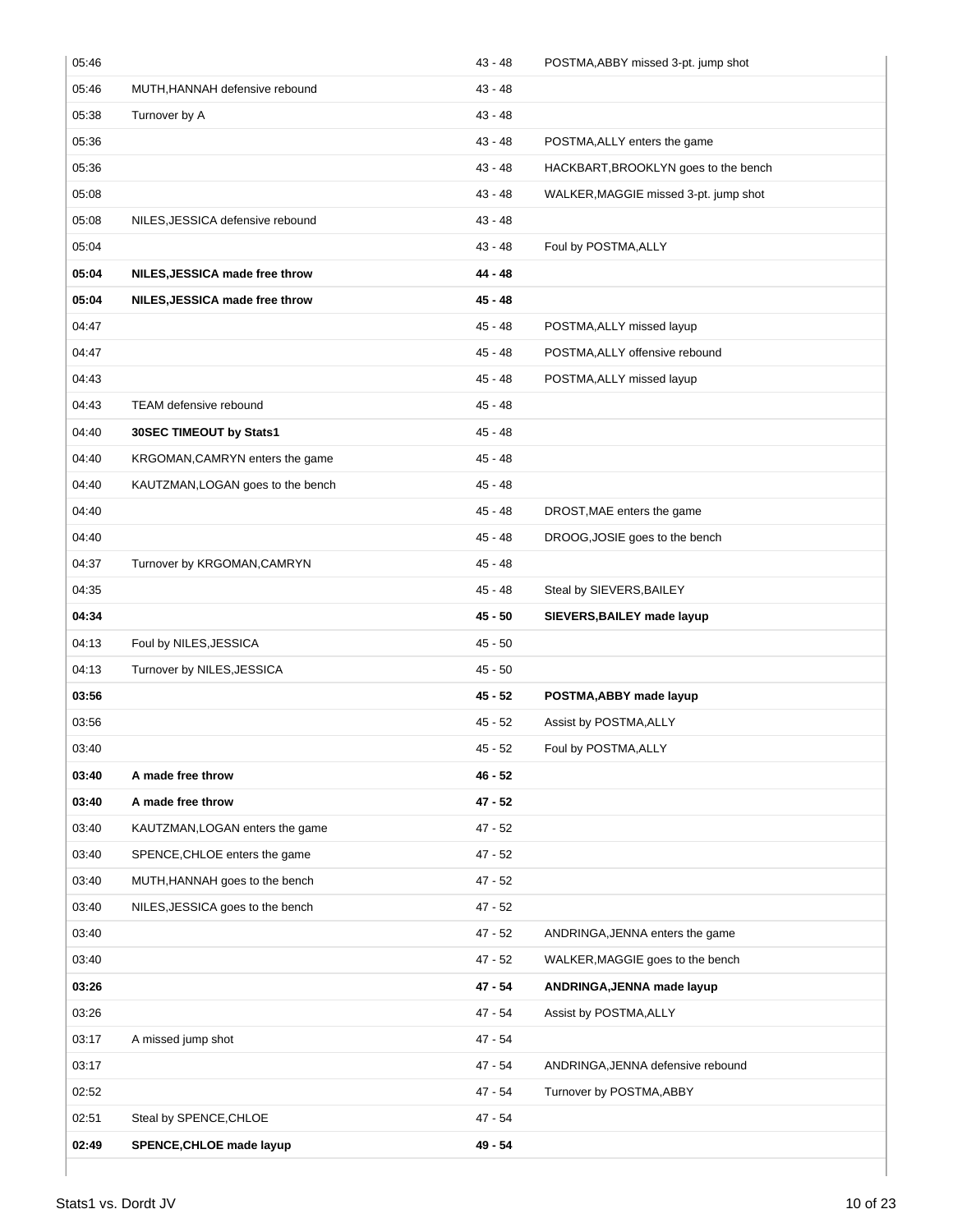| 02:20 |                                     | 49 - 54   | ANDRINGA, JENNA missed jump shot   |
|-------|-------------------------------------|-----------|------------------------------------|
| 02:20 | KAUTZMAN, LOGAN defensive rebound   | $49 - 54$ |                                    |
| 02:15 |                                     | 49 - 54   | Foul by POSTMA, ALLY               |
| 02:15 | KAUTZMAN, LOGAN made free throw     | $50 - 54$ |                                    |
| 02:15 | KAUTZMAN, LOGAN made free throw     | $51 - 54$ |                                    |
| 02:15 | MUTH, HANNAH enters the game        | $51 - 54$ |                                    |
| 02:15 | PAYER, KIANNA goes to the bench     | $51 - 54$ |                                    |
| 02:15 |                                     | $51 - 54$ | DROST, KATE enters the game        |
| 02:15 |                                     | $51 - 54$ | RAUK, TARYN enters the game        |
| 02:15 |                                     | $51 - 54$ | POSTMA, ALLY goes to the bench     |
| 02:15 |                                     | $51 - 54$ | SIEVERS, BAILEY goes to the bench  |
| 01:51 |                                     | $51 - 54$ | DROST, KATE missed jump shot       |
| 01:51 | KAUTZMAN, LOGAN defensive rebound   | $51 - 54$ |                                    |
| 01:41 | MUTH, HANNAH missed 3-pt. jump shot | $51 - 54$ |                                    |
| 01:41 | KRGOMAN, CAMRYN offensive rebound   | $51 - 54$ |                                    |
| 01:34 | A missed 3-pt. jump shot            | $51 - 54$ |                                    |
| 01:34 | MUTH, HANNAH offensive rebound      | $51 - 54$ |                                    |
| 01:08 | Turnover by TEAM                    | $51 - 54$ |                                    |
| 01:05 |                                     | $51 - 54$ | FULL TIMEOUT by Dordt JV           |
| 00:41 |                                     | $51 - 54$ | Turnover by DROST, KATE            |
| 00:39 | Steal by SPENCE, CHLOE              | $51 - 54$ |                                    |
| 00:16 | KAUTZMAN, LOGAN missed layup        | $51 - 54$ |                                    |
| 00:16 |                                     | $51 - 54$ | DROST, MAE defensive rebound       |
| 00:04 |                                     | $51 - 54$ | Turnover by DROST, MAE             |
| 00:04 |                                     | $51 - 54$ | HACKBART, BROOKLYN enters the game |
| 00:04 |                                     | $51 - 54$ | DROOG, JOSIE enters the game       |
| 00:04 |                                     | $51 - 54$ | KUPERUS, ELIANA enters the game    |
| 00:04 |                                     | $51 - 54$ | DROST, MAE goes to the bench       |
| 00:04 |                                     | $51 - 54$ | DROST, KATE goes to the bench      |
| 00:04 |                                     | $51 - 54$ | POSTMA, ABBY goes to the bench     |
| 00:00 | A missed 3-pt. jump shot            | $51 - 54$ |                                    |
| 00:00 | TEAM deadball rebound               | $51 - 54$ |                                    |

# **4th Quarter**

| 10:00 |                                  | $51 - 54$ | ANDRINGA, JENNA enters the game   |
|-------|----------------------------------|-----------|-----------------------------------|
| 10:00 |                                  | $51 - 54$ | RAUK, TARYN enters the game       |
| 10:00 |                                  | $51 - 54$ | WALKER, MAGGIE goes to the bench  |
| 10:00 |                                  | $51 - 54$ | SIEVERS, BAILEY goes to the bench |
| 09:51 | KAUTZMAN, LOGAN missed jump shot | $51 - 54$ |                                   |
| 09:51 |                                  | $51 - 54$ | KUPERUS, ELIANA defensive rebound |
| 09:44 | Foul by SPENCE, CHLOE            | $51 - 54$ |                                   |
|       |                                  |           |                                   |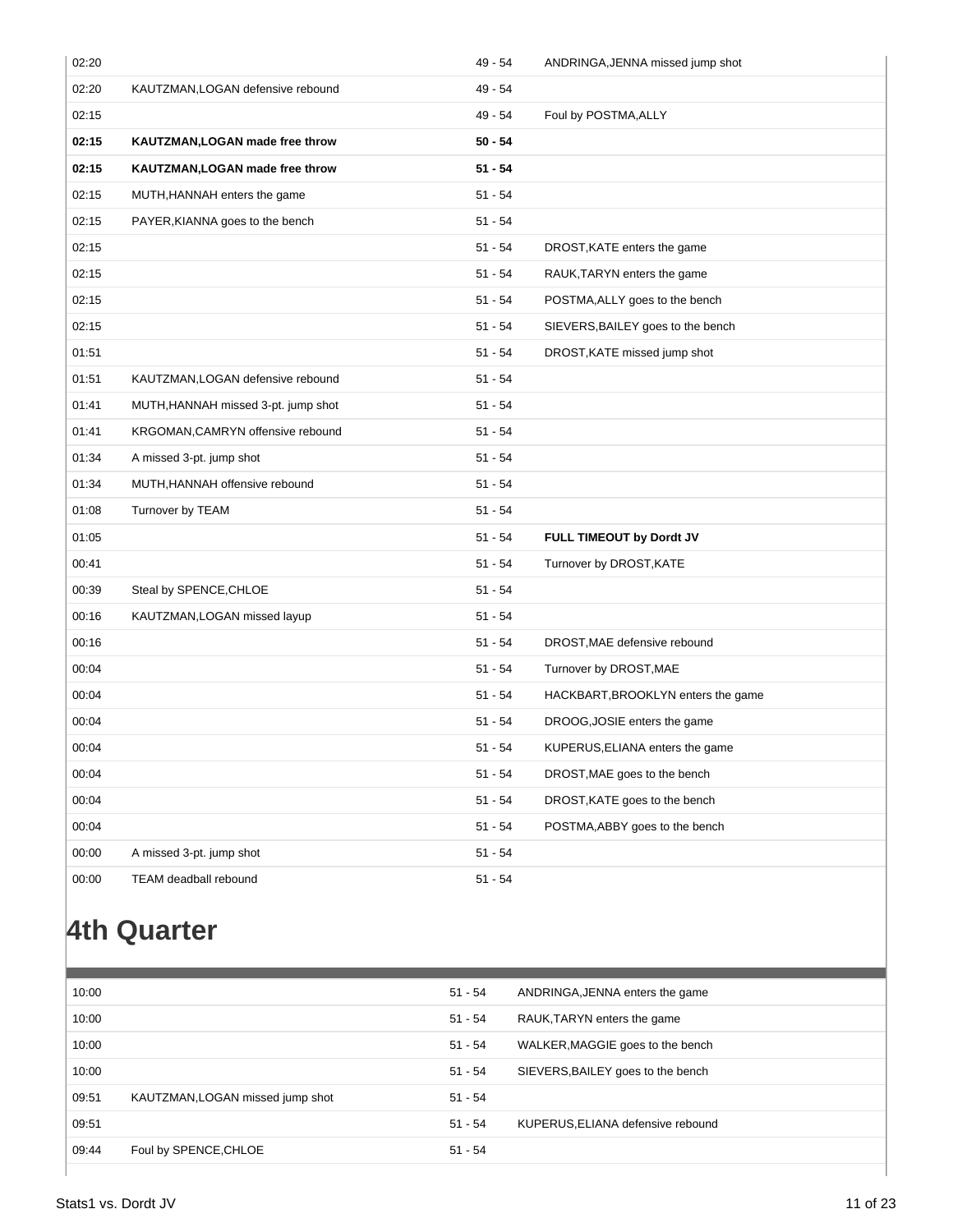| 09:44 |                                   | $51 - 54$ | HACKBART, BROOKLYN missed jump shot  |
|-------|-----------------------------------|-----------|--------------------------------------|
| 09:44 |                                   | 51 - 54   | <b>TEAM</b> offensive rebound        |
| 09:44 | KRGOMAN, CAMRYN enters the game   | 51 - 54   |                                      |
| 09:44 | KAUTZMAN, LOGAN enters the game   | 51 - 54   |                                      |
| 09:44 | SPENCE, CHLOE enters the game     | $51 - 54$ |                                      |
| 09:44 | NILES, JESSICA goes to the bench  | 51 - 54   |                                      |
| 09:44 | PAYER, KIANNA goes to the bench   | $51 - 54$ |                                      |
| 09:44 | BERGLAND, ALANA goes to the bench | 51 - 54   |                                      |
| 09:28 | Foul by KRGOMAN, CAMRYN           | 51 - 54   |                                      |
| 09:28 |                                   | $51 - 55$ | HACKBART, BROOKLYN made free throw   |
| 09:28 |                                   | $51 - 55$ | HACKBART, BROOKLYN missed free throw |
| 09:28 | KRGOMAN, CAMRYN defensive rebound | $51 - 55$ |                                      |
| 09:23 | Turnover by KRGOMAN, CAMRYN       | $51 - 55$ |                                      |
| 09:22 |                                   | $51 - 55$ | Steal by ANDRINGA, JENNA             |
| 09:14 |                                   | $51 - 58$ | DROOG, JOSIE made 3-pt. jump shot    |
| 09:14 |                                   | $51 - 58$ | Assist by KUPERUS, ELIANA            |
| 09:03 | Turnover by MUTH, HANNAH          | $51 - 58$ |                                      |
| 09:02 |                                   | $51 - 58$ | Steal by HACKBART, BROOKLYN          |
| 08:58 |                                   | $51 - 58$ | Turnover by DROOG, JOSIE             |
| 08:57 | Steal by MUTH, HANNAH             | $51 - 58$ |                                      |
| 08:56 | MUTH, HANNAH made layup           | $53 - 58$ |                                      |
| 08:45 |                                   | $53 - 58$ | Turnover by RAUK, TARYN              |
| 08:44 | Steal by MUTH, HANNAH             | $53 - 58$ |                                      |
| 08:38 | A missed 3-pt. jump shot          | $53 - 58$ |                                      |
| 08:38 |                                   | $53 - 58$ | HACKBART, BROOKLYN defensive rebound |
| 08:12 |                                   | 53 - 58   | Turnover by RAUK, TARYN              |
| 08:11 | Steal by A                        | $53 - 58$ |                                      |
| 08:08 | KRGOMAN, CAMRYN missed layup      | $53 - 58$ |                                      |
| 08:08 |                                   | $53 - 58$ | ANDRINGA, JENNA defensive rebound    |
| 07:38 | NILES, JESSICA enters the game    | $53 - 58$ |                                      |
| 07:38 | BERGLAND, ALANA enters the game   | $53 - 58$ |                                      |
| 07:38 | PAYER, KIANNA enters the game     | $53 - 58$ |                                      |
| 07:38 | KRGOMAN, CAMRYN goes to the bench | 53 - 58   |                                      |
| 07:38 | KAUTZMAN, LOGAN goes to the bench | $53 - 58$ |                                      |
| 07:38 | SPENCE, CHLOE goes to the bench   | $53 - 58$ |                                      |
| 07:38 |                                   | $53 - 58$ | SIEVERS, BAILEY enters the game      |
| 07:38 |                                   | $53 - 58$ | WALKER, MAGGIE enters the game       |
| 07:38 |                                   | 53 - 58   | ANDRINGA, JENNA goes to the bench    |
| 07:38 |                                   | $53 - 58$ | RAUK, TARYN goes to the bench        |
| 07:34 |                                   | $53 - 58$ | HACKBART, BROOKLYN missed layup      |
| 07:34 | BERGLAND, ALANA defensive rebound | $53 - 58$ |                                      |
| 07:14 | MUTH, HANNAH made 3-pt. jump shot | 56 - 58   |                                      |
|       |                                   |           |                                      |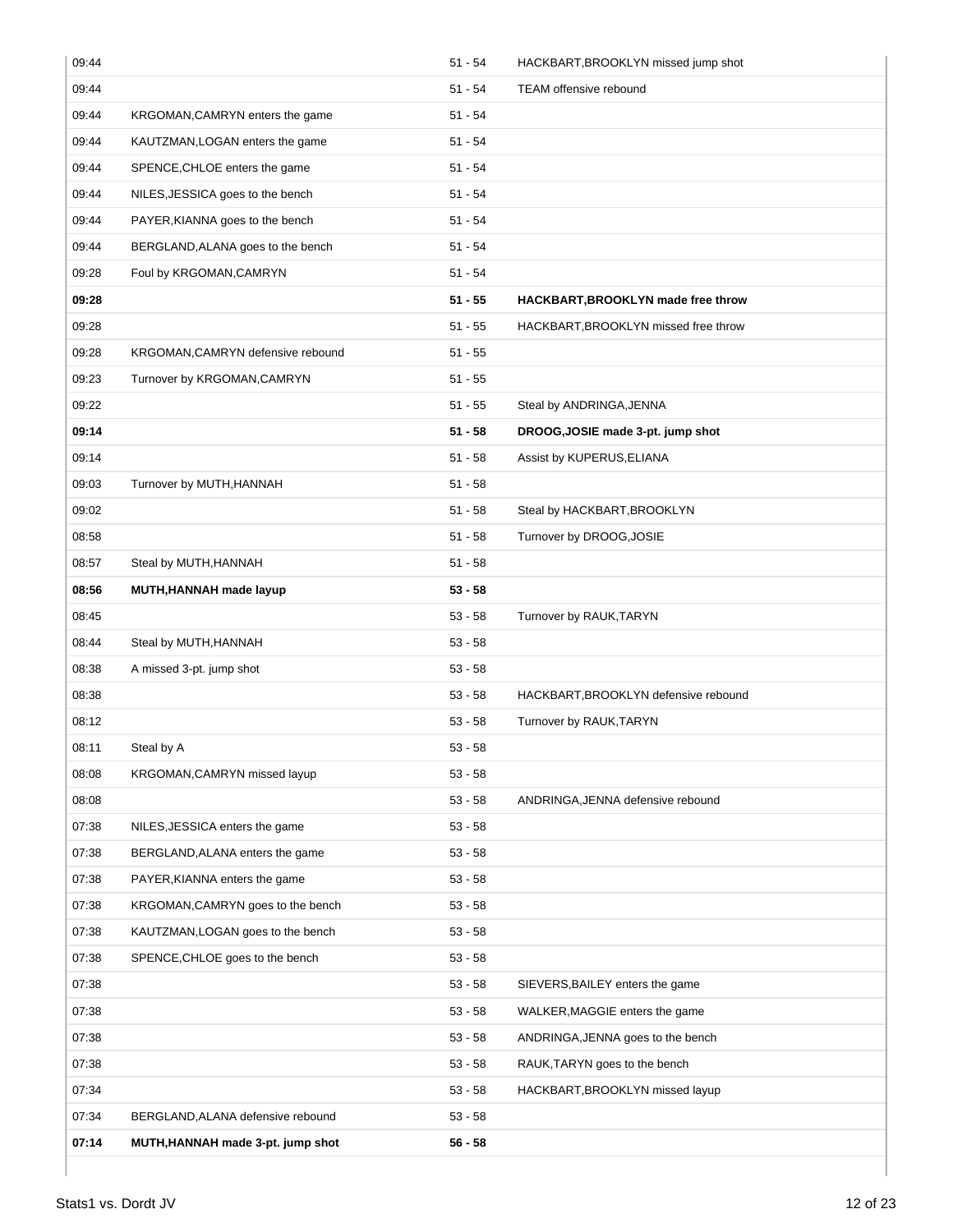| 07:14 | Assist by BERGLAND, ALANA           | $56 - 58$ |                                           |
|-------|-------------------------------------|-----------|-------------------------------------------|
| 06:49 |                                     | $56 - 58$ | KUPERUS, ELIANA missed jump shot          |
| 06:49 |                                     | $56 - 58$ | <b>TEAM</b> offensive rebound             |
| 06:26 |                                     | $56 - 60$ | SIEVERS, BAILEY made layup                |
| 06:16 | Turnover by MUTH, HANNAH            | $56 - 60$ |                                           |
| 06:00 |                                     | $56 - 60$ | Turnover by KUPERUS, ELIANA               |
| 05:59 | Steal by NILES, JESSICA             | $56 - 60$ |                                           |
| 05:45 | FULL TIMEOUT by Stats1              | $56 - 60$ |                                           |
| 05:38 | MUTH, HANNAH missed 3-pt. jump shot | $56 - 60$ |                                           |
| 05:38 |                                     | $56 - 60$ | SIEVERS, BAILEY defensive rebound         |
| 05:27 | Foul by BERGLAND, ALANA             | $56 - 60$ |                                           |
| 05:27 | KAUTZMAN, LOGAN enters the game     | $56 - 60$ |                                           |
| 05:27 | BERGLAND, ALANA goes to the bench   | $56 - 60$ |                                           |
| 05:23 |                                     | $56 - 60$ | WALKER, MAGGIE missed jump shot           |
| 05:23 |                                     | $56 - 60$ | WALKER, MAGGIE offensive rebound          |
| 05:07 |                                     | $56 - 62$ | KUPERUS, ELIANA made layup                |
| 04:55 | Turnover by PAYER, KIANNA           | $56 - 62$ |                                           |
| 04:53 |                                     | $56 - 62$ | Steal by WALKER, MAGGIE                   |
| 04:48 |                                     | $56 - 62$ | WALKER, MAGGIE missed 3-pt. jump shot     |
| 04:48 | PAYER, KIANNA defensive rebound     | $56 - 62$ |                                           |
| 04:40 | A missed 3-pt. jump shot            | $56 - 62$ |                                           |
| 04:40 | KAUTZMAN, LOGAN offensive rebound   | $56 - 62$ |                                           |
| 04:29 | Foul by KAUTZMAN, LOGAN             | $56 - 62$ |                                           |
| 04:29 | Turnover by PARADA, ANABEL          | $56 - 62$ |                                           |
| 04:17 |                                     | $56 - 62$ | SIEVERS, BAILEY missed 3-pt. jump shot    |
| 04:17 |                                     | $56 - 62$ | WALKER, MAGGIE offensive rebound          |
| 04:10 |                                     | $56 - 65$ | WALKER, MAGGIE made 3-pt. jump shot       |
| 04:10 |                                     | $56 - 65$ | Assist by DROOG, JOSIE                    |
| 03:57 | Turnover by A                       | $56 - 65$ |                                           |
| 03:55 |                                     | $56 - 65$ | Steal by SIEVERS, BAILEY                  |
| 03:51 |                                     | $56 - 68$ | DROOG, JOSIE made 3-pt. jump shot         |
| 03:51 |                                     | $56 - 68$ | Assist by HACKBART, BROOKLYN              |
| 03:47 | FULL TIMEOUT by Stats1              | $56 - 68$ |                                           |
| 03:47 | KRGOMAN, CAMRYN enters the game     | $56 - 68$ |                                           |
| 03:47 | KAUTZMAN, LOGAN goes to the bench   | $56 - 68$ |                                           |
| 03:32 | Turnover by MUTH, HANNAH            | $56 - 68$ |                                           |
| 03:30 |                                     | $56 - 68$ | Steal by DROOG, JOSIE                     |
| 03:25 |                                     | $56 - 68$ | HACKBART, BROOKLYN missed 3-pt. jump shot |
| 03:25 |                                     | $56 - 68$ | WALKER, MAGGIE offensive rebound          |
| 03:19 |                                     | $56 - 68$ | KUPERUS, ELIANA missed layup              |
| 03:19 | NILES, JESSICA defensive rebound    | $56 - 68$ |                                           |
| 03:12 | Turnover by NILES, JESSICA          | $56 - 68$ |                                           |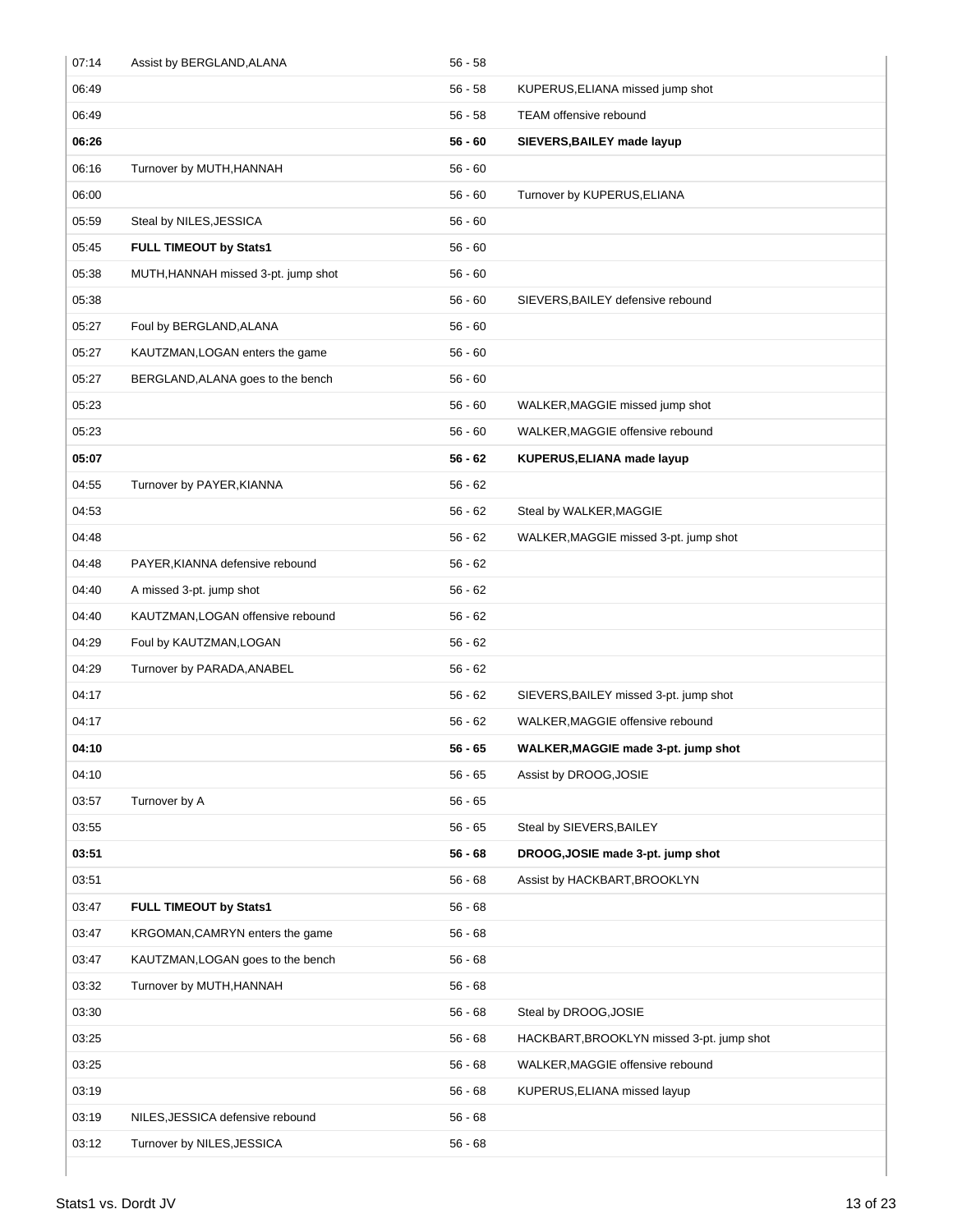| 03:12 |                                   | $56 - 68$ | POSTMA, ALLY enters the game         |
|-------|-----------------------------------|-----------|--------------------------------------|
| 03:12 |                                   | $56 - 68$ | POSTMA, ABBY enters the game         |
| 03:12 |                                   | $56 - 68$ | HACKBART, BROOKLYN goes to the bench |
| 03:12 |                                   | $56 - 68$ | KUPERUS, ELIANA goes to the bench    |
| 03:02 |                                   | $56 - 68$ | Turnover by WALKER, MAGGIE           |
| 03:00 | Steal by PAYER, KIANNA            | $56 - 68$ |                                      |
| 02:59 |                                   | $56 - 68$ | Foul by SIEVERS, BAILEY              |
| 02:53 |                                   | $56 - 68$ | Foul by WALKER, MAGGIE               |
| 02:34 |                                   | $56 - 68$ | Foul by POSTMA, ABBY                 |
| 02:34 | NILES, JESSICA missed free throw  | $56 - 68$ |                                      |
| 02:34 | TEAM deadball rebound             | $56 - 68$ |                                      |
| 02:34 | NILES, JESSICA made free throw    | $57 - 68$ |                                      |
| 02:34 |                                   | $57 - 68$ | DROST, MAE enters the game           |
| 02:34 |                                   | $57 - 68$ | DROOG, JOSIE goes to the bench       |
| 02:16 |                                   | $57 - 68$ | Turnover by POSTMA, ABBY             |
| 02:02 | NILES, JESSICA made layup         | $59 - 68$ |                                      |
|       |                                   |           |                                      |
| 01:50 |                                   | $59 - 70$ | SIEVERS, BAILEY made layup           |
| 01:34 | MUTH, HANNAH made 3-pt. jump shot | $62 - 70$ |                                      |
| 01:34 | Assist by KRGOMAN, CAMRYN         | $62 - 70$ |                                      |
| 01:20 |                                   | $62 - 70$ | 30SEC TIMEOUT by Dordt JV            |
| 01:00 | Foul by NILES, JESSICA            | $62 - 70$ |                                      |
| 01:00 |                                   | $62 - 71$ | POSTMA, ALLY made free throw         |
| 01:00 |                                   | $62 - 72$ | POSTMA, ALLY made free throw         |
| 01:00 | KAUTZMAN, LOGAN enters the game   | $62 - 72$ |                                      |
| 01:00 | NILES, JESSICA goes to the bench  | $62 - 72$ |                                      |
| 00:56 | Turnover by MUTH, HANNAH          | $62 - 72$ |                                      |
| 00:35 |                                   | $62 - 72$ | DROST, MAE missed layup              |
| 00:35 |                                   | $62 - 72$ | POSTMA, ALLY offensive rebound       |
| 00:32 |                                   | $62 - 74$ | POSTMA, ALLY made jump shot          |
| 00:20 | Turnover by KRGOMAN, CAMRYN       | $62 - 74$ |                                      |
| 00:19 |                                   | $62 - 74$ | Steal by WALKER, MAGGIE              |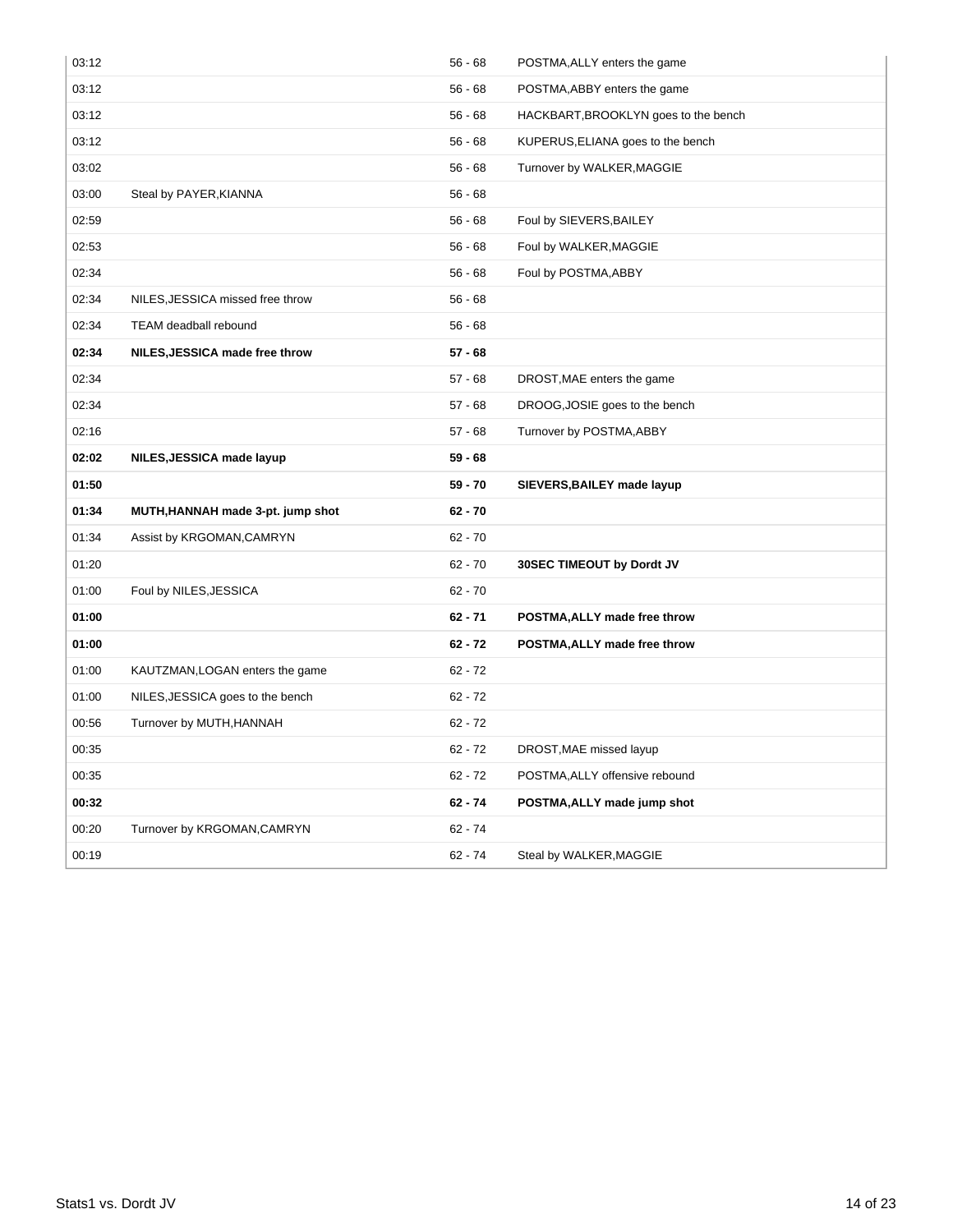#### **Team Summary**

### **Team Statistics**

|                         | <b>STAT</b> |                          | STATS1 |                | <b>DORDT JV</b> |
|-------------------------|-------------|--------------------------|--------|----------------|-----------------|
| <b>Field Goal</b>       |             | 22-50                    |        | 25-58          |                 |
| Field Goal %            |             | 44.0%                    |        | 43.1%          |                 |
| 3 Point                 |             | $8 - 23$                 |        | $6 - 14$       |                 |
| 3 Point %               |             | 34.8%                    |        | 42.9%          |                 |
| Free Throw              |             | $10 - 15$                |        | 18-23          |                 |
| Free Throw %            |             | 66.7%                    |        | 78.3%          |                 |
| Rebounds                |             | 30                       |        | 36             |                 |
| Assists                 |             | $\overline{7}$           |        | 13             |                 |
| Turnovers               |             | 24                       |        | 18             |                 |
| Points Off Turnovers    |             | 15                       |        | 29             |                 |
| 2nd Chance Points       |             | $\overline{4}$           |        | 18             |                 |
| Points In The Paint     |             | 26                       |        | 28             |                 |
| <b>Fastbreak Points</b> |             | $\mathbf 0$              |        | $\overline{2}$ |                 |
| <b>Bench Points</b>     |             | 20                       |        | 20             |                 |
| Largest Lead            |             | $\overline{7}$           |        | 12             |                 |
| Time Of Largest Lead    |             | 1st-00:52                |        | 4th-03:51      |                 |
| Trends                  |             | Ties: 2; Lead Changes: 4 |        |                |                 |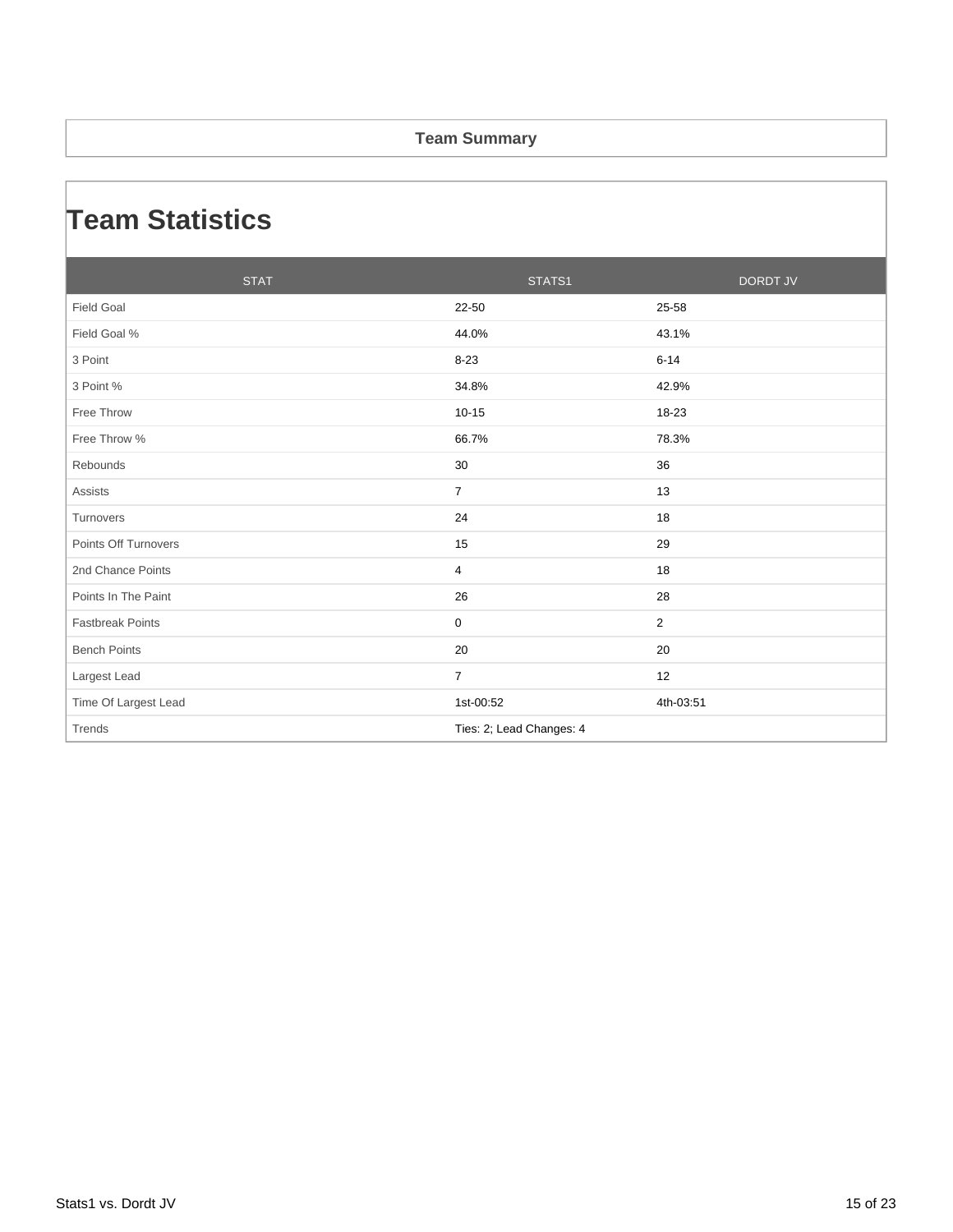#### **1st Qtr Box**

### **Stats1**

| <b>PLAYER</b>          | <b>MIN</b>  | FGM-A    | 3PM-A   | FTM-A   | <b>OREB</b> | <b>DREB</b>  | <b>REB</b>   | <b>AST</b>     | <b>STL</b>     | <b>BLK</b>  | <b>TO</b>      | <b>PF</b>        | <b>PTS</b>     |
|------------------------|-------------|----------|---------|---------|-------------|--------------|--------------|----------------|----------------|-------------|----------------|------------------|----------------|
| <b>STARTERS</b>        |             |          |         |         |             |              |              |                |                |             |                |                  |                |
| 02 - Alana Bergland    | 5           | $0 - 1$  | $0 - 1$ | $0-0$   | $\mathbf 0$ | $\mathbf{1}$ | $\mathbf{1}$ | $\mathbf 0$    | $\mathbf 0$    | $\mathbf 0$ | $\mathbf 0$    | $\mathbf{1}$     | $\mathbf 0$    |
| 04 - Kianna Payer      | 9           | $1 - 2$  | $1 - 1$ | $0-0$   | 0           | $\mathbf{1}$ | $\mathbf{1}$ | $\mathbf{1}$   | $\mathbf{1}$   | $\mathbf 0$ | 0              | $\mathbf 0$      | 3              |
| 21 - Jessica Niles     | 9           | $2 - 2$  | $0-0$   | $1 - 2$ | 1           | $\mathbf{1}$ | 2            | $\mathbf 0$    | $\mathbf 0$    | 1           | $\mathbf 1$    | $\overline{2}$   | 5              |
| 22 - Hannah Muth       | 6           | $0 - 0$  | $0 - 0$ | $0-0$   | $\mathbf 0$ | $\mathbf{1}$ | 1            | $\mathbf 0$    | $\mathbf 0$    | $\mathbf 0$ | 1              | $\mathbf{1}$     | $\mathbf 0$    |
| $34 - A$               | 9           | $2 - 2$  | $0-0$   | $0-0$   | 0           | $\mathbf{1}$ | 1            | $\mathbf 0$    | 0              | 0           | 0              | $\mathbf 0$      | $\overline{4}$ |
| <b>RESERVES</b>        |             |          |         |         |             |              |              |                |                |             |                |                  |                |
| 05 - Kaesha Davis      | 1           | $0-0$    | $0 - 0$ | $0 - 0$ | $\mathbf 0$ | $\mathbf 0$  | $\mathbf 0$  | $\mathbf 0$    | $\mathbf 0$    | $\mathbf 0$ | $\mathbf 0$    | $\mathbf 0$      | $\mathbf 0$    |
| 12 - Chloe Spence      | 5           | $2 - 3$  | $1 - 2$ | $0-0$   | 0           | $\mathbf 0$  | $\mathbf 0$  | $\mathbf{1}$   | $\overline{2}$ | $\mathbf 0$ | 0              | $\mathbf 0$      | 5              |
| 14 - Logan Kautzman    | 5           | $2 - 4$  | $1 - 2$ | $0-0$   | 0           | $\mathbf 0$  | $\mathbf 0$  | $\mathbf 0$    | $\mathbf 0$    | $\mathbf 0$ | 0              | $\pmb{0}$        | 5              |
| 15 - Camryn Krgoman    | $\mathbf 0$ | $0-0$    | $0-0$   | $0-0$   | $\mathbf 0$ | $\mathbf 0$  | $\mathbf 0$  | $\mathbf 0$    | $\mathbf 0$    | $\mathbf 0$ | $\mathbf 0$    | $\mathbf 0$      | $\mathbf 0$    |
| 24 - Maele Van Houtert | 1           | $0 - 1$  | $0 - 1$ | $0-0$   | 0           | $\mathbf 0$  | $\mathbf 0$  | $\mathbf 0$    | $\mathbf{1}$   | $\mathbf 0$ | $\mathbf 0$    | $\boldsymbol{0}$ | $\mathbf 0$    |
| TM - Team              |             |          |         |         | $\mathbf 0$ | $\mathbf 0$  | $\mathbf 0$  |                |                |             | $\mathbf 0$    | $\pmb{0}$        |                |
| <b>TOTALS</b>          |             | $9 - 15$ | $3 - 7$ | $1 - 2$ | 1           | 5            | 6            | $\overline{2}$ | 4              | 1           | $\overline{2}$ | 4                | 22             |
|                        |             | 60.0%    | 42.9%   | 50.0%   |             |              |              |                |                |             |                |                  |                |

| <b>PLAYER</b>          | <b>MIN</b>     | FGM-A   | 3PM-A   | FTM-A   | <b>OREB</b>    | <b>DREB</b>  | <b>REB</b>     | <b>AST</b>     | <b>STL</b>  | <b>BLK</b>  | <b>TO</b>        | PF          | <b>PTS</b>     |
|------------------------|----------------|---------|---------|---------|----------------|--------------|----------------|----------------|-------------|-------------|------------------|-------------|----------------|
| <b>STARTERS</b>        |                |         |         |         |                |              |                |                |             |             |                  |             |                |
| 02 - Bailey Sievers    | 5              | $0 - 1$ | $0 - 1$ | $0-0$   | $\overline{1}$ | 0            | 1              | $\mathbf 0$    | $\mathbf 0$ | $\mathbf 0$ | $\mathbf{1}$     | 1           | $\mathbf 0$    |
| 05 - Maggie Walker     | 6              | $0-0$   | $0-0$   | $0-0$   | $\mathbf 0$    | 0            | 0              | 0              | 0           | 0           | 0                | 0           | $\mathbf 0$    |
| 12 - Josie Droog       | 5              | $1 - 1$ | $1 - 1$ | $0-0$   | $\mathbf 0$    | 0            | 0              | 0              | $\mathbf 0$ | $\mathbf 0$ | 1                | 0           | 3              |
| 15 - Eliana Kuperus    | 5              | $1 - 3$ | $0-0$   | $1 - 2$ | $\mathbf 0$    | 1            | 1              | $\mathbf 0$    | $\mathbf 0$ | $\mathbf 0$ | $\boldsymbol{0}$ | 1           | 3              |
| 25 - Brooklyn Hackbart | 3              | $0 - 1$ | $0-0$   | $0-0$   | $\mathbf 0$    | 1            | 1              | $\mathbf{1}$   | $\mathbf 0$ | $\mathbf 0$ | $\mathbf 0$      | 0           | $\mathbf 0$    |
| <b>RESERVES</b>        |                |         |         |         |                |              |                |                |             |             |                  |             |                |
| 03 - Taryn Rauk        | 4              | $1 - 1$ | $0-0$   | $0-0$   | $\mathbf 0$    | 1            | $\mathbf{1}$   | 0              | $\mathbf 0$ | 0           | 0                | 0           | $\overline{2}$ |
| 10 - Abby Postma       | $\overline{7}$ | $0-0$   | $0-0$   | $0-0$   | $\overline{1}$ | $\mathbf{1}$ | $\overline{2}$ | $\mathbf 0$    | $\mathbf 0$ | $\mathbf 0$ | 3                | 1           | $\mathbf 0$    |
| 20 - Faith Measel      | 0              | $0-0$   | $0-0$   | $0-0$   | $\mathbf 0$    | 0            | 0              | 0              | $\mathbf 0$ | $\mathbf 0$ | 0                | 0           | $\mathbf 0$    |
| 22 - Ella Veldkamp     | 0              | $0-0$   | $0-0$   | $0-0$   | 0              | 0            | 0              | 0              | 0           | 0           | 0                | 0           | 0              |
| 23 - Ally Postma       | 4              | $2 - 3$ | $0-0$   | $3 - 4$ | $\mathbf 0$    | $\mathbf{1}$ | 1              | 1              | $\mathbf 0$ | $\mathbf 0$ | $\mathbf 0$      | $\mathbf 0$ | $\overline{7}$ |
| 30 - Kate Drost        | 3              | $0 - 1$ | $0-0$   | $0-0$   | $\mathbf 0$    | 0            | 0              | $\overline{2}$ | $\mathbf 0$ | $\mathbf 0$ | $\mathbf 0$      | 0           | 0              |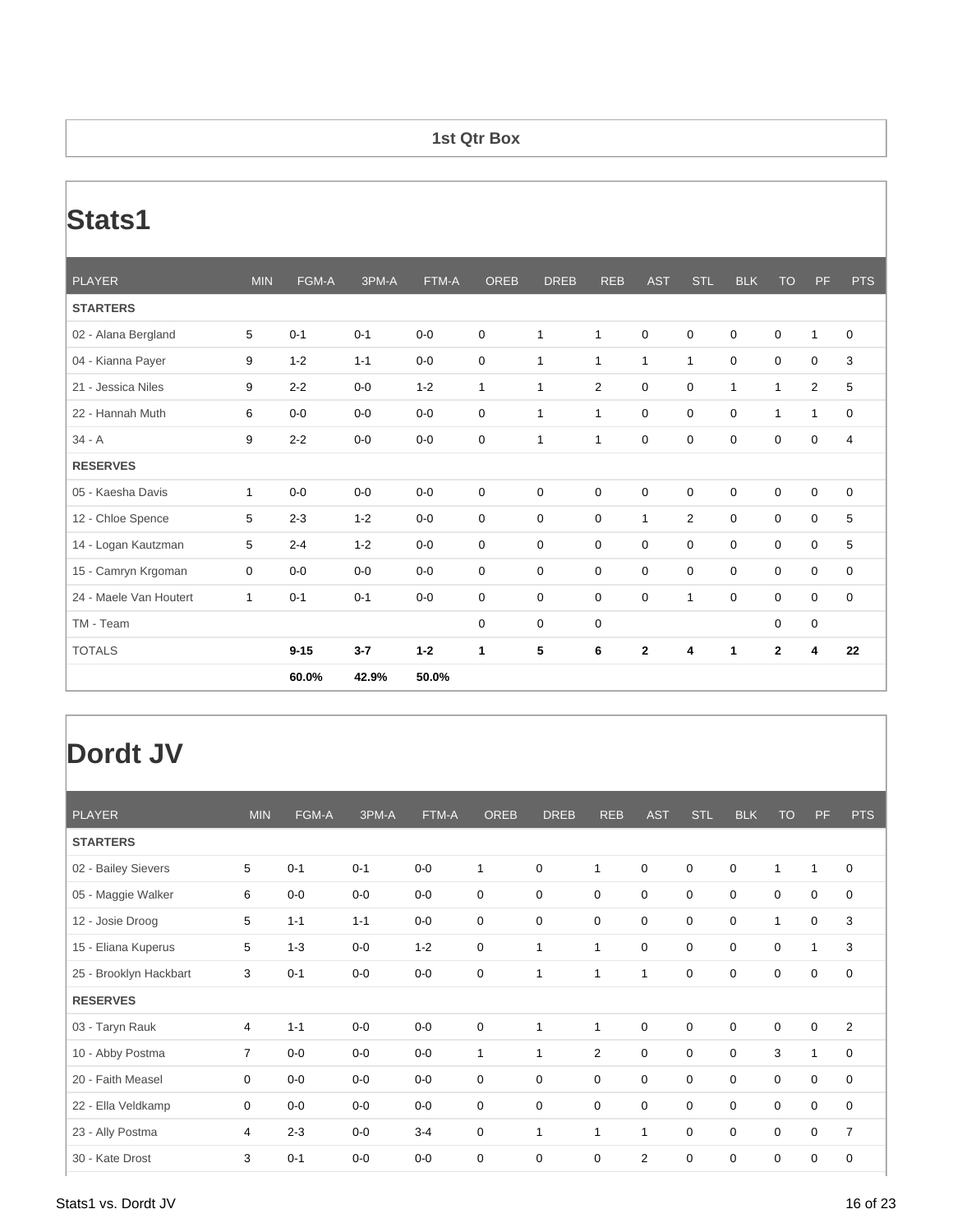| 32 - Jenna Andringa |   | $0-0$    | $0-0$   | $0-0$ | $\overline{0}$ | $\overline{0}$ | 0 | 0 | $\overline{0}$ | $\overline{0}$ | $\overline{0}$ | $\mathbf{0}$   | $\mathbf 0$ |
|---------------------|---|----------|---------|-------|----------------|----------------|---|---|----------------|----------------|----------------|----------------|-------------|
| 33 - Mae Drost      | 5 | $0-0$    | $0-0$   | $0-0$ | $\mathbf{0}$   | 1              | 1 | 0 | $\mathbf 0$    | $\mathbf 0$    |                | $\overline{0}$ | $\mathbf 0$ |
| 35 - Katie Gross    |   | $0-0$    | $0-0$   | $0-0$ | $\mathbf{0}$   | $\overline{0}$ | 0 | 0 | $\mathbf 0$    | $\overline{0}$ | $\overline{0}$ | $\overline{0}$ | 0           |
| TM - Team           |   |          |         |       |                | $\mathbf{0}$   | 1 |   |                |                | 0              | -1             |             |
| <b>TOTALS</b>       |   | $5 - 11$ | $1 - 2$ | 4-6   | $\mathbf{2}$   | 6              | 8 | 4 | $\mathbf 0$    | $\mathbf 0$    | 6              | 3              | 15          |
|                     |   | 45.5%    | 50.0%   | 66.7% |                |                |   |   |                |                |                |                |             |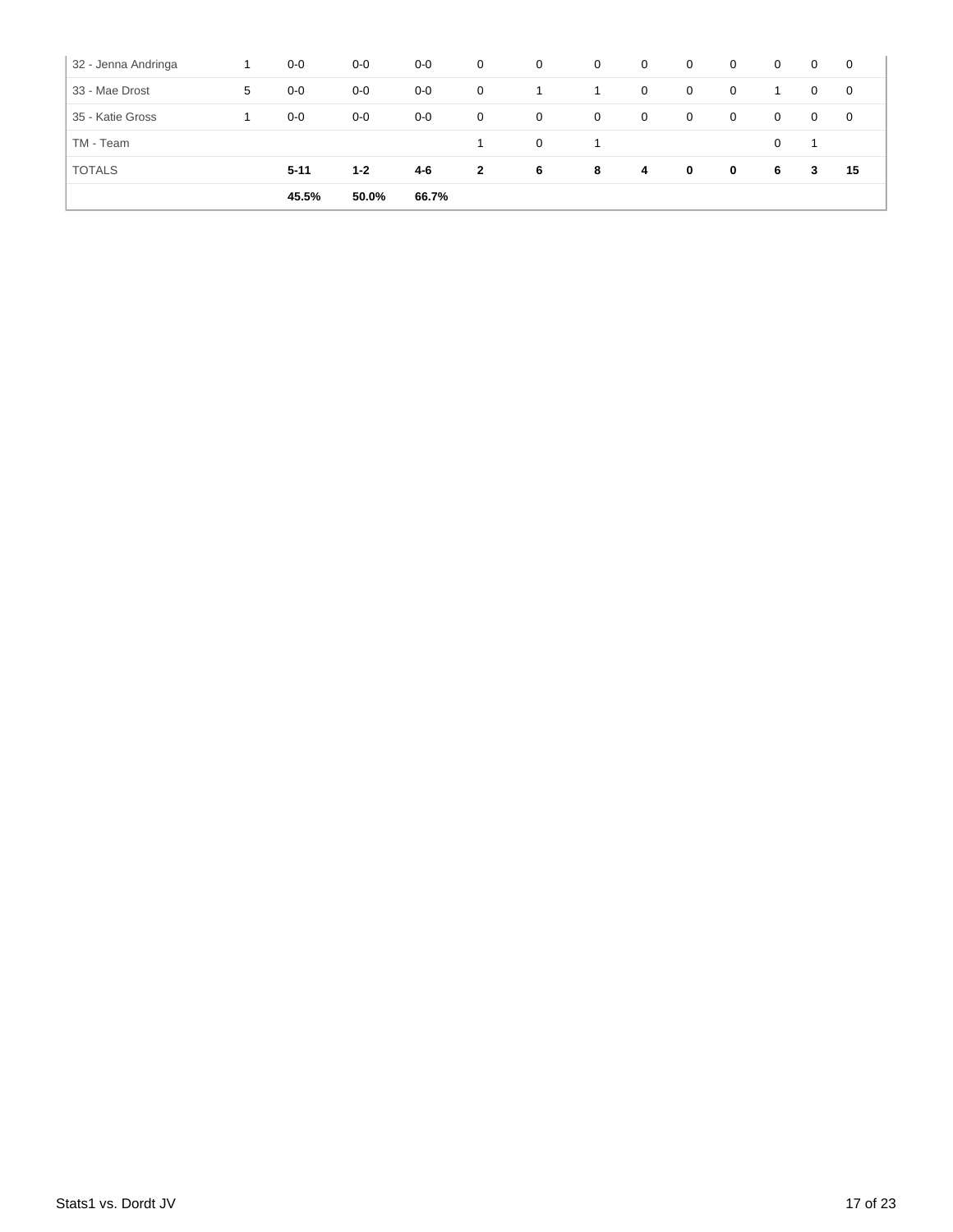#### **2nd Qtr Box**

### **Stats1**

| <b>PLAYER</b>          | <b>MIN</b>     | FGM-A    | 3PM-A   | FTM-A   | <b>OREB</b>  | <b>DREB</b>  | <b>REB</b>  | <b>AST</b>   | <b>STL</b>   | <b>BLK</b>  | <b>TO</b>      | PF           | <b>PTS</b>     |
|------------------------|----------------|----------|---------|---------|--------------|--------------|-------------|--------------|--------------|-------------|----------------|--------------|----------------|
| <b>STARTERS</b>        |                |          |         |         |              |              |             |              |              |             |                |              |                |
| 02 - Alana Bergland    | $\overline{4}$ | $0-0$    | $0-0$   | $0 - 0$ | $\mathbf 0$  | $\mathbf 0$  | $\mathbf 0$ | $\mathbf 0$  | $\mathbf 0$  | $\mathbf 0$ | 0              | $\mathbf{1}$ | 0              |
| 04 - Kianna Payer      | $\overline{7}$ | $1 - 1$  | $0-0$   | $0-0$   | 0            | 0            | $\mathbf 0$ | $\mathbf{1}$ | 0            | $\mathbf 0$ | $\mathbf{1}$   | 0            | $\overline{2}$ |
| 21 - Jessica Niles     | 4              | $0-0$    | $0 - 0$ | $0-0$   | 0            | 0            | $\mathbf 0$ | $\mathbf 0$  | $\mathbf{1}$ | $\mathbf 0$ | $\mathbf{1}$   | $\mathbf{1}$ | 0              |
| 22 - Hannah Muth       | 4              | $2 - 4$  | $1 - 3$ | $0-0$   | $\mathbf 0$  | $\mathbf 0$  | $\mathbf 0$ | $\mathbf 0$  | $\mathbf 0$  | $\mathbf 0$ | $\mathbf 0$    | $\mathbf{1}$ | 5              |
| $34 - A$               | 5              | $1 - 3$  | $1 - 2$ | $1 - 3$ | 0            | 1            | 1           | 1            | 0            | 0           | $\mathbf{1}$   | $\mathbf{1}$ | 4              |
| <b>RESERVES</b>        |                |          |         |         |              |              |             |              |              |             |                |              |                |
| 05 - Kaesha Davis      | $\mathbf 0$    | $0-0$    | $0-0$   | $0 - 0$ | 0            | $\mathbf 0$  | $\mathbf 0$ | $\mathbf 0$  | $\mathbf 0$  | 0           | 0              | $\mathbf 0$  | 0              |
| 12 - Chloe Spence      | 8              | $1 - 2$  | $1 - 2$ | $0-0$   | $\mathbf 0$  | $\mathbf 0$  | $\mathbf 0$ | 1            | $\mathbf 0$  | $\mathbf 0$ | $\overline{2}$ | $\mathbf 0$  | 3              |
| 14 - Logan Kautzman    | 6              | $1 - 2$  | $0-0$   | $0 - 0$ | 0            | $\mathbf 0$  | 0           | $\mathbf 0$  | 0            | 0           | 0              | 0            | $\overline{2}$ |
| 15 - Camryn Krgoman    | 6              | $0-0$    | $0-0$   | $0 - 0$ | $\mathbf 0$  | 3            | 3           | $\mathbf 0$  | $\mathbf 0$  | $\mathbf 0$ | $\mathbf 0$    | $\mathbf 0$  | $\mathbf 0$    |
| 24 - Maele Van Houtert | 5              | $0 - 1$  | $0 - 0$ | $1 - 2$ | $\mathbf{1}$ | $\mathbf{1}$ | 2           | $\mathbf 0$  | $\mathbf 0$  | $\mathbf 0$ | $\mathbf{1}$   | $\mathbf{1}$ | $\mathbf{1}$   |
| TM - Team              |                |          |         |         | 1            | $\mathbf 0$  | 1           |              |              |             | 0              | $\mathbf 0$  |                |
| <b>TOTALS</b>          |                | $6 - 13$ | $3 - 7$ | $2 - 5$ | $\mathbf{1}$ | 5            | 6           | 3            | 1            | 0           | 6              | 5            | 17             |
|                        |                | 46.2%    | 42.9%   | 40.0%   |              |              |             |              |              |             |                |              |                |

| <b>PLAYER</b>          | <b>MIN</b>     | FGM-A   | 3PM-A   | FTM-A   | <b>OREB</b>  | <b>DREB</b>    | <b>REB</b>       | <b>AST</b>       | <b>STL</b>   | <b>BLK</b>       | <b>TO</b>        | PF           | <b>PTS</b>     |
|------------------------|----------------|---------|---------|---------|--------------|----------------|------------------|------------------|--------------|------------------|------------------|--------------|----------------|
| <b>STARTERS</b>        |                |         |         |         |              |                |                  |                  |              |                  |                  |              |                |
| 02 - Bailey Sievers    | 4              | $3 - 3$ | $0-0$   | $0-0$   | $\mathbf 0$  | $\mathbf 0$    | $\boldsymbol{0}$ | $\boldsymbol{0}$ | 2            | $\boldsymbol{0}$ | $\boldsymbol{0}$ | 0            | 6              |
| 05 - Maggie Walker     | 5              | $0-0$   | $0-0$   | $2 - 2$ | $\mathbf 0$  | $\mathbf{1}$   | $\mathbf{1}$     | $\mathbf 0$      | $\mathbf 0$  | $\mathbf 0$      | $\mathbf{1}$     | $\mathbf 0$  | $\overline{2}$ |
| 12 - Josie Droog       | 4              | $0 - 1$ | $0 - 1$ | $0-0$   | $\mathbf 0$  | $\mathbf 0$    | 0                | $\mathbf 0$      | $\mathbf 0$  | $\mathbf 0$      | $\mathbf 0$      | 0            | 0              |
| 15 - Eliana Kuperus    | 4              | $1 - 1$ | $0-0$   | $3-3$   | $\mathbf 0$  | $\mathbf 0$    | 0                | 0                | $\mathbf 0$  | $\mathbf 0$      | $\mathbf 0$      | 1            | 5              |
| 25 - Brooklyn Hackbart | 10             | $3-6$   | $0-0$   | $3 - 4$ | 2            | $\overline{2}$ | 4                | $\mathbf{1}$     | $\mathbf{1}$ | $\mathbf 0$      | 0                | 1            | 9              |
| <b>RESERVES</b>        |                |         |         |         |              |                |                  |                  |              |                  |                  |              |                |
| 03 - Taryn Rauk        | $\mathbf 0$    | $0-0$   | $0-0$   | $0-0$   | $\mathbf 0$  | $\mathbf 0$    | $\mathbf 0$      | $\mathbf 0$      | $\mathbf 0$  | $\boldsymbol{0}$ | $\boldsymbol{0}$ | 0            | 0              |
| 10 - Abby Postma       | $\overline{4}$ | $0-0$   | $0-0$   | $0-0$   | $\mathbf 0$  | 1              | $\mathbf{1}$     | $\mathbf 0$      | $\mathbf 0$  | $\mathbf 0$      | $\mathbf 0$      | 1            | 0              |
| 20 - Faith Measel      | 6              | $1 - 1$ | $0-0$   | $0-0$   | $\mathbf 0$  | $\mathbf 0$    | 0                | $\mathbf 0$      | $\mathbf 0$  | $\mathbf 0$      | $\boldsymbol{0}$ | $\mathbf 0$  | $\overline{2}$ |
| 22 - Ella Veldkamp     | 6              | $0 - 2$ | $0-0$   | $0-0$   | $\mathbf{1}$ | 1              | 2                | $\mathbf{1}$     | $\mathbf 0$  | $\boldsymbol{0}$ | $\boldsymbol{0}$ | $\mathbf{1}$ | 0              |
| 23 - Ally Postma       | 3              | $0-0$   | $0-0$   | $1 - 2$ | 0            | 0              | 0                | $\mathbf 0$      | $\mathbf 0$  | $\mathbf 0$      | $\mathbf 0$      | 0            |                |
| 30 - Kate Drost        | 0              | $0-0$   | $0-0$   | $0-0$   | $\mathbf 0$  | $\mathbf 0$    | 0                | $\mathbf 0$      | $\mathbf 0$  | $\mathbf 0$      | $\mathbf 0$      | $\mathbf 0$  | 0              |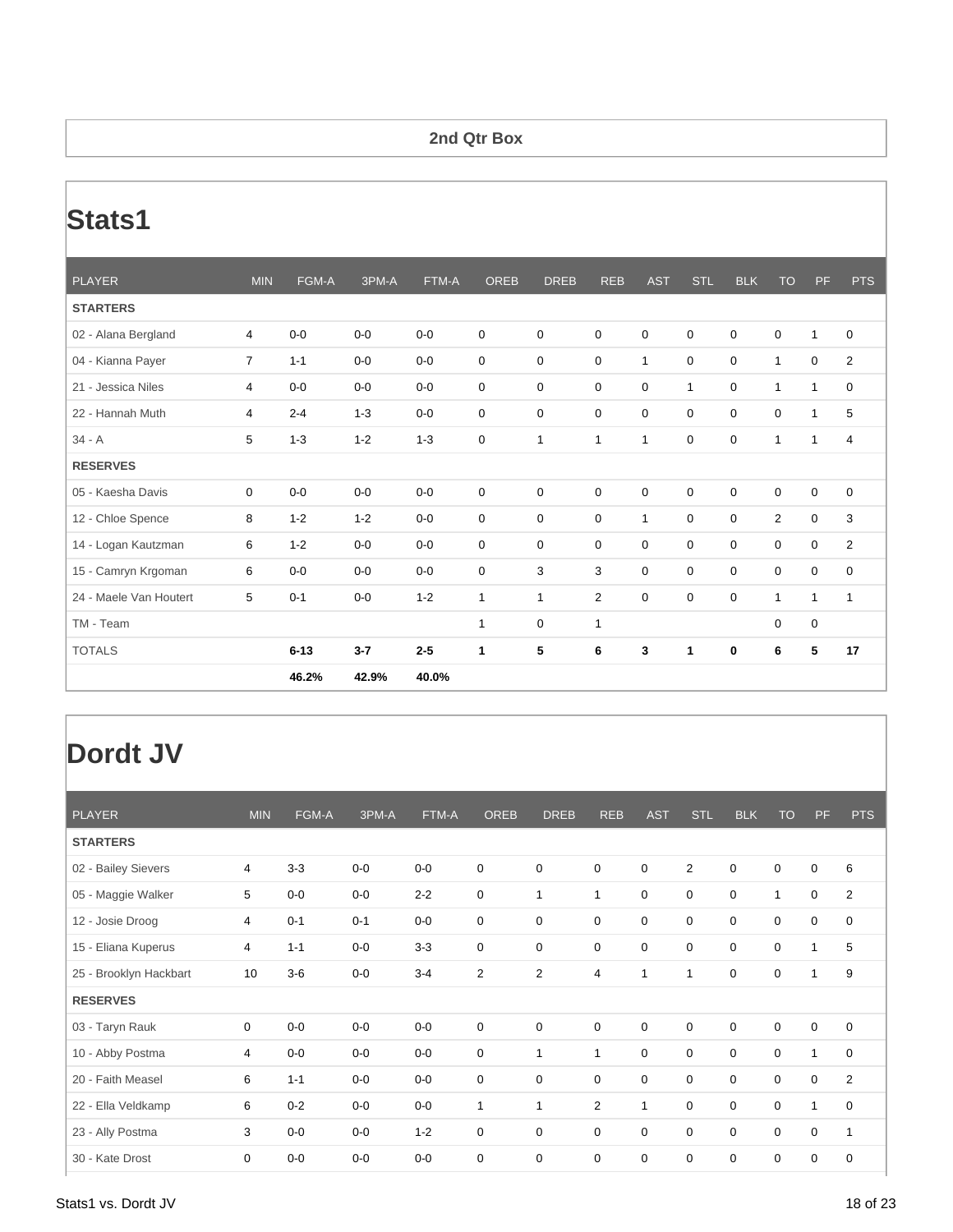| 32 - Jenna Andringa | 0 | $0-0$    | $0-0$   | $0-0$    | $\overline{0}$ | $\overline{0}$ | 0 | 0              | $\mathbf{0}$ | $\mathbf 0$    |                | $\overline{0}$ | $\mathbf 0$ |
|---------------------|---|----------|---------|----------|----------------|----------------|---|----------------|--------------|----------------|----------------|----------------|-------------|
| 33 - Mae Drost      | 0 | $0-0$    | $0-0$   | $0-0$    | $\mathbf 0$    | $\mathbf 0$    | 0 | 0              | $\mathbf 0$  | $\overline{0}$ | $\overline{0}$ | $\overline{0}$ | $\mathbf 0$ |
| 35 - Katie Gross    | 3 | $0 - 2$  | $0-0$   | $0-0$    |                | $\overline{0}$ | 1 | 0              | $\mathbf 0$  | $\mathbf 0$    | $\mathbf{0}$   | $\overline{0}$ | 0           |
| TM - Team           |   |          |         |          | $\Omega$       |                | 1 |                |              |                | $\mathbf{0}$   | 0              |             |
| <b>TOTALS</b>       |   | $8 - 16$ | $0 - 1$ | $9 - 11$ | 4              | 5              | 9 | $\overline{2}$ | 3            | $\mathbf 0$    | $\mathbf{2}$   | 4              | 25          |
|                     |   | 50.0%    | 0%      | 81.8%    |                |                |   |                |              |                |                |                |             |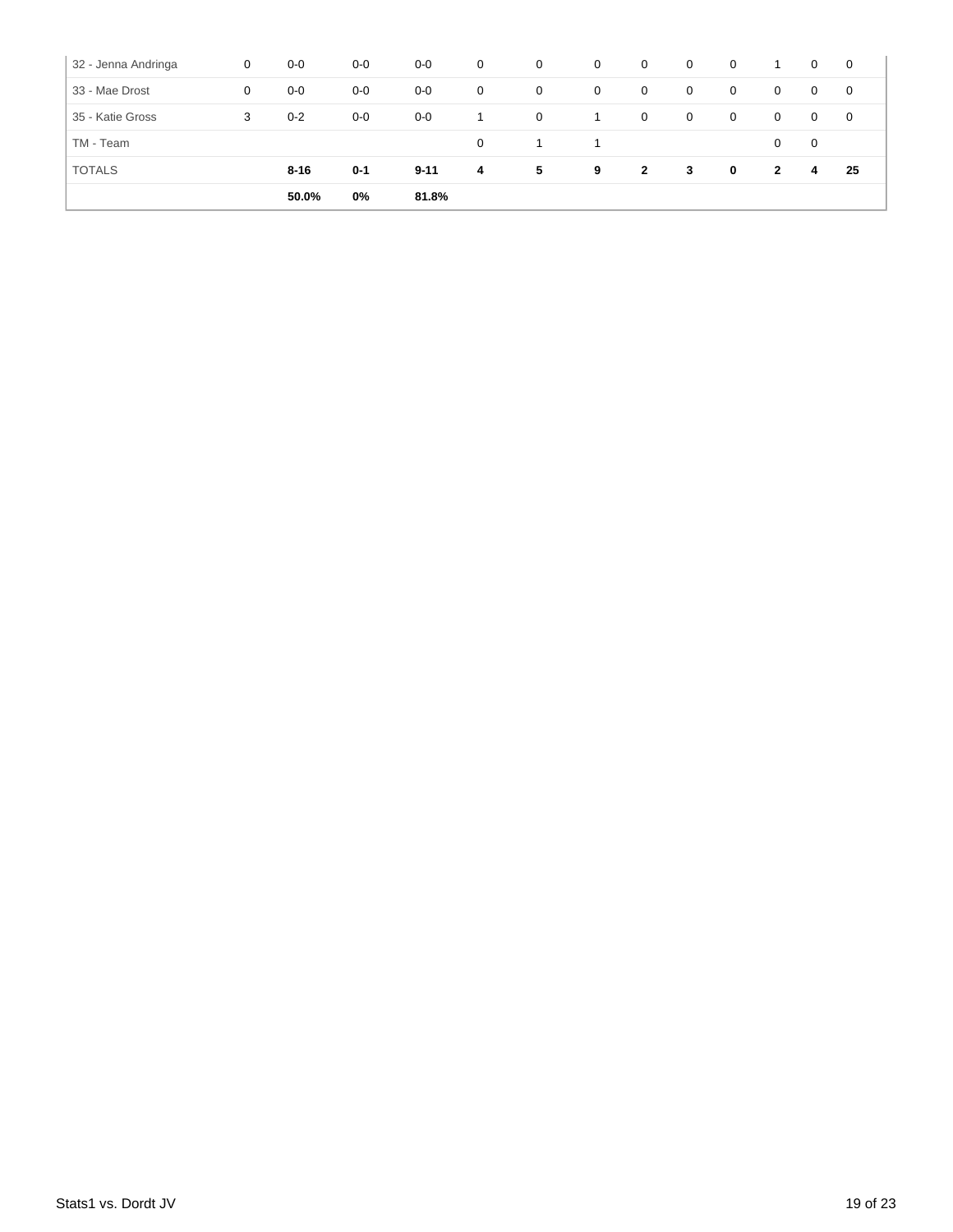#### **3rd Qtr Box**

### **Stats1**

| <b>PLAYER</b>          | <b>MIN</b>  | FGM-A    | 3PM-A   | FTM-A   | <b>OREB</b>    | <b>DREB</b>    | <b>REB</b>   | <b>AST</b>  | <b>STL</b>     | <b>BLK</b>  | <b>TO</b>   | <b>PF</b>    | <b>PTS</b>     |
|------------------------|-------------|----------|---------|---------|----------------|----------------|--------------|-------------|----------------|-------------|-------------|--------------|----------------|
| <b>STARTERS</b>        |             |          |         |         |                |                |              |             |                |             |             |              |                |
| 02 - Alana Bergland    | 0           | $0 - 0$  | $0-0$   | $0 - 0$ | $\mathbf 0$    | $\mathbf 0$    | $\mathbf 0$  | 0           | 0              | 0           | 0           | $\mathbf{1}$ | 0              |
| 04 - Kianna Payer      | 8           | $0 - 1$  | $0-0$   | $0-0$   | $\mathbf 0$    | $\overline{2}$ | 2            | $\mathbf 0$ | $\mathbf 0$    | $\mathbf 0$ | $\mathbf 0$ | $\mathbf{1}$ | $\mathbf 0$    |
| 21 - Jessica Niles     | 6           | $1 - 3$  | $0-0$   | $2 - 2$ | $\overline{2}$ | $\mathbf{1}$   | 3            | $\mathbf 0$ | $\mathbf{1}$   | $\Omega$    | 3           | $\mathbf{1}$ | $\overline{4}$ |
| 22 - Hannah Muth       | 9           | $0 - 1$  | $0 - 1$ | $0 - 0$ | $\mathbf{1}$   | $\mathbf{1}$   | 2            | $\mathbf 0$ | $\Omega$       | $\mathbf 0$ | $\mathbf 0$ | $\mathbf 0$  | $\mathbf 0$    |
| $34 - A$               | 10          | $1 - 5$  | $0 - 2$ | $2 - 2$ | $\mathbf 0$    | $\mathbf 0$    | 0            | 0           | 0              | 0           | 1           | 0            | 4              |
| <b>RESERVES</b>        |             |          |         |         |                |                |              |             |                |             |             |              |                |
| 05 - Kaesha Davis      | $\mathbf 0$ | $0 - 0$  | $0 - 0$ | $0 - 0$ | $\mathbf 0$    | $\mathbf 0$    | $\mathbf 0$  | $\mathbf 0$ | $\mathbf 0$    | $\mathbf 0$ | $\mathbf 0$ | $\mathbf 0$  | $\mathbf 0$    |
| 12 - Chloe Spence      | 4           | $1 - 1$  | $0-0$   | $0-0$   | $\mathbf 0$    | $\mathbf 0$    | 0            | $\mathbf 0$ | $\overline{2}$ | $\mathbf 0$ | 0           | $\mathbf 0$  | $\overline{2}$ |
| 14 - Logan Kautzman    | 9           | $0 - 2$  | $0 - 1$ | $2 - 2$ | $\mathbf 0$    | $\overline{2}$ | 2            | $\mathbf 0$ | $\mathbf 0$    | $\mathbf 0$ | $\mathbf 0$ | $\mathbf 0$  | 2              |
| 15 - Camryn Krgoman    | 5           | $0 - 0$  | $0 - 0$ | $0-0$   | $\mathbf{1}$   | $\mathbf 0$    | $\mathbf{1}$ | $\mathbf 0$ | 0              | $\mathbf 0$ | 1           | $\mathbf 0$  | $\mathbf 0$    |
| 24 - Maele Van Houtert | $\mathbf 0$ | $0-0$    | $0-0$   | $0-0$   | $\mathbf 0$    | $\mathbf 0$    | $\mathbf 0$  | $\Omega$    | $\mathbf 0$    | $\mathbf 0$ | $\mathbf 0$ | $\mathbf 0$  | $\mathbf 0$    |
| TM - Team              |             |          |         |         | $\mathbf{1}$   | $\mathbf{1}$   | 2            |             |                |             | 2           | $\mathbf 0$  |                |
| <b>TOTALS</b>          |             | $3 - 13$ | $0 - 4$ | $6-6$   | 4              | 6              | 10           | $\bf{0}$    | 3              | $\bf{0}$    | 5           | 3            | 12             |
|                        |             | 23.1%    | 0%      | 100.0%  |                |                |              |             |                |             |             |              |                |

| 2<br>1                     |
|----------------------------|
|                            |
|                            |
| $\mathbf 0$<br>8           |
| 0<br>0                     |
| 1<br>0                     |
| 0<br>1                     |
|                            |
| $\mathbf 0$<br>$\mathbf 0$ |
| $\overline{2}$<br>1        |
| $\mathbf 0$<br>0           |
| $\mathbf 0$<br>$\Omega$    |
| 3<br>0                     |
| 0<br>0                     |
|                            |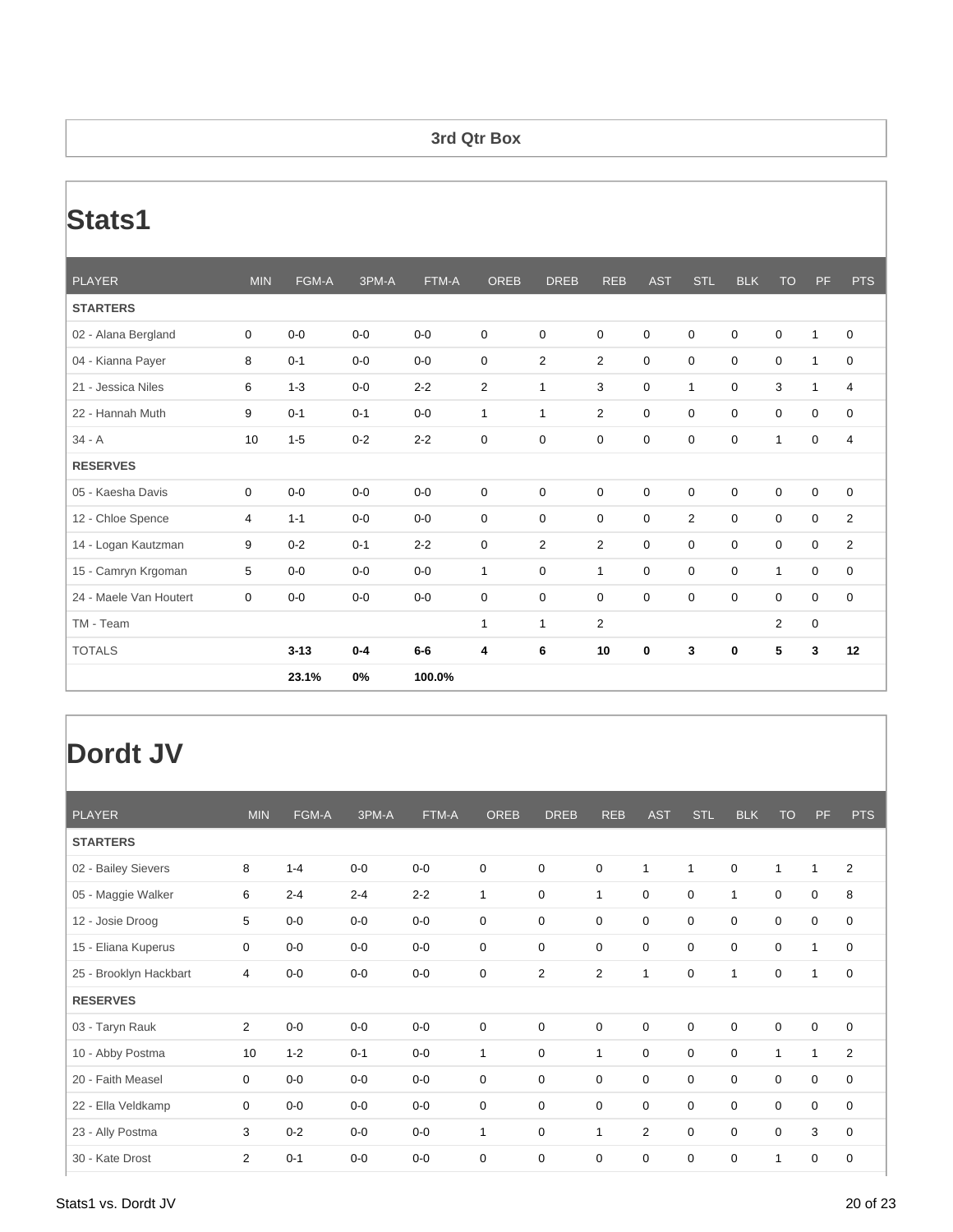| 32 - Jenna Andringa | 4 | $1 - 2$  | $0-0$   | $0-0$   | $\overline{0}$ | 1           | 1           | $\overline{0}$ | $\mathbf{0}$ | $\mathbf{0}$   | $\overline{0}$ | $\overline{0}$ | $\overline{2}$ |
|---------------------|---|----------|---------|---------|----------------|-------------|-------------|----------------|--------------|----------------|----------------|----------------|----------------|
| 33 - Mae Drost      | 5 | $0-0$    | $0-0$   | $0-0$   | $\mathbf 0$    | 1           |             | $\mathbf{0}$   | $\mathbf{0}$ | $\mathbf 0$    |                | $\mathbf{0}$   | $\overline{0}$ |
| 35 - Katie Gross    | 0 | $0-0$    | $0-0$   | $0-0$   | $\mathbf 0$    | $\mathbf 0$ | $\mathbf 0$ | $\overline{0}$ | $\mathbf{0}$ | $\overline{0}$ | $\mathbf 0$    | $\mathbf{0}$   | $\overline{0}$ |
| TM - Team           |   |          |         |         | $\Omega$       | 0           | 0           |                |              |                | 0              | 0              |                |
| <b>TOTALS</b>       |   | $5 - 15$ | $2 - 5$ | $2 - 2$ | 3              | 4           | 7           | 4              | -1           | $\overline{2}$ | 4              | 7              | 14             |
|                     |   | 33.3%    | 40.0%   | 100.0%  |                |             |             |                |              |                |                |                |                |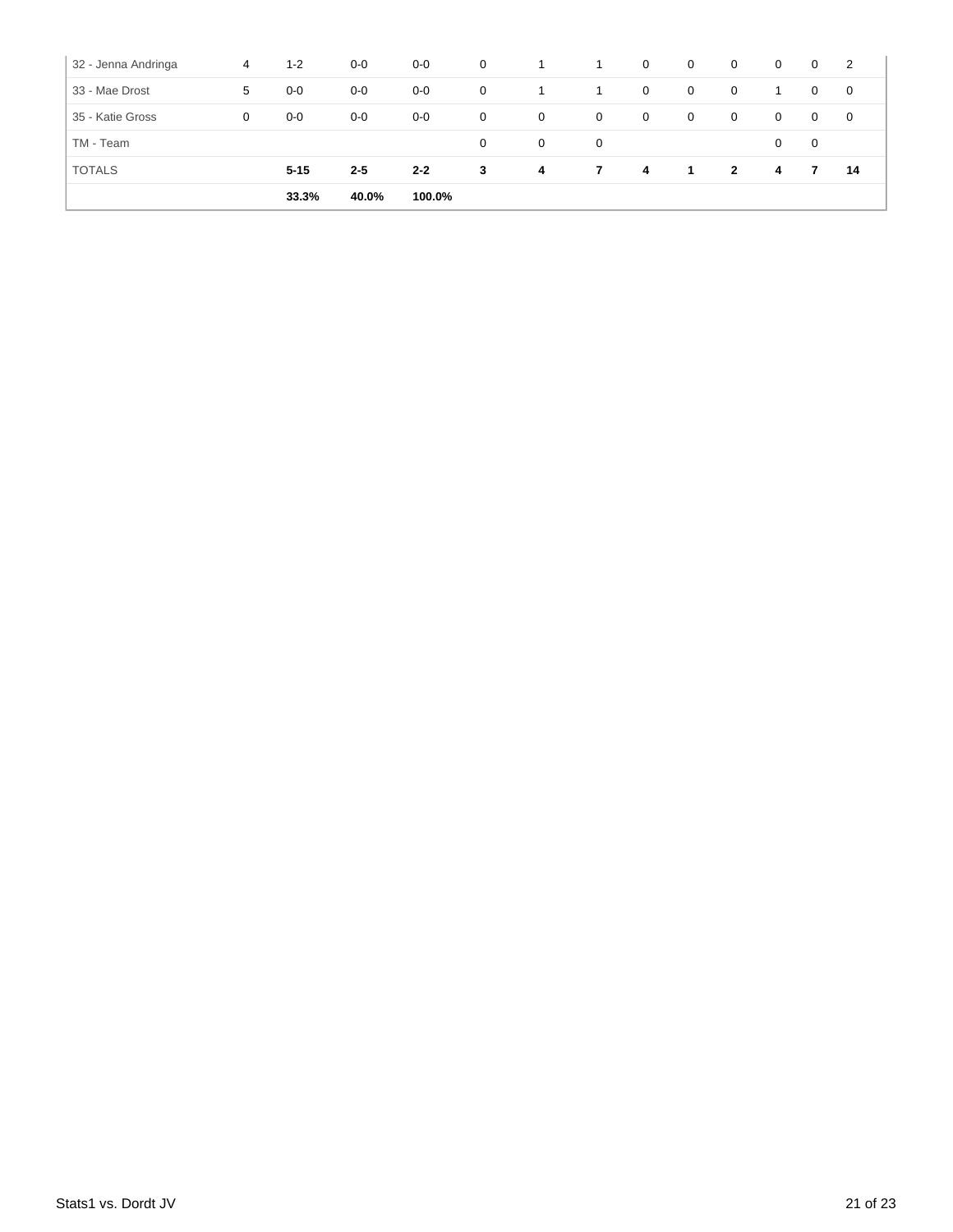#### **4th Qtr Box**

### **Stats1**

| <b>PLAYER</b>          | <b>MIN</b>       | FGM-A   | 3PM-A   | FTM-A   | <b>OREB</b> | <b>DREB</b>  | <b>REB</b>   | <b>AST</b>     | <b>STL</b>     | <b>BLK</b>  | <b>TO</b>      | <b>PF</b>        | <b>PTS</b>  |
|------------------------|------------------|---------|---------|---------|-------------|--------------|--------------|----------------|----------------|-------------|----------------|------------------|-------------|
| <b>STARTERS</b>        |                  |         |         |         |             |              |              |                |                |             |                |                  |             |
| 02 - Alana Bergland    | $\overline{2}$   | $0-0$   | $0 - 0$ | $0-0$   | 0           | 1            | 1            | $\mathbf{1}$   | 0              | $\mathbf 0$ | 0              | $\mathbf{1}$     | 0           |
| 04 - Kianna Payer      | 8                | $0-0$   | $0-0$   | $0-0$   | $\mathbf 0$ | $\mathbf{1}$ | $\mathbf{1}$ | $\mathbf 0$    | $\mathbf{1}$   | $\mathbf 0$ | $\mathbf{1}$   | $\mathbf 0$      | $\mathbf 0$ |
| 21 - Jessica Niles     | $\overline{7}$   | $1 - 1$ | $0-0$   | $1 - 2$ | $\mathbf 0$ | $\mathbf{1}$ | 1            | $\mathbf 0$    | $\mathbf{1}$   | $\mathbf 0$ | 1              | $\mathbf{1}$     | 3           |
| 22 - Hannah Muth       | 10               | $3 - 4$ | $2 - 3$ | $0-0$   | $\mathbf 0$ | $\mathbf 0$  | $\mathbf 0$  | $\Omega$       | $\overline{2}$ | $\Omega$    | 4              | $\boldsymbol{0}$ | 8           |
| $34 - A$               | 10 <sup>10</sup> | $0 - 2$ | $0 - 2$ | $0-0$   | 0           | $\mathbf 0$  | $\mathbf 0$  | $\mathbf 0$    | 1              | $\mathbf 0$ | $\mathbf 1$    | $\pmb{0}$        | $\mathbf 0$ |
| <b>RESERVES</b>        |                  |         |         |         |             |              |              |                |                |             |                |                  |             |
| 05 - Kaesha Davis      | $\Omega$         | $0 - 0$ | $0 - 0$ | $0-0$   | $\mathbf 0$ | $\mathbf 0$  | $\mathbf 0$  | $\mathbf 0$    | $\mathbf 0$    | $\mathbf 0$ | $\mathbf 0$    | $\mathbf 0$      | $\mathbf 0$ |
| 12 - Chloe Spence      | $\overline{2}$   | $0-0$   | $0-0$   | $0-0$   | $\mathbf 0$ | $\mathbf 0$  | $\mathbf 0$  | $\mathbf 0$    | $\mathbf 0$    | $\mathbf 0$ | $\mathbf 0$    | $\mathbf{1}$     | $\mathbf 0$ |
| 14 - Logan Kautzman    | 5                | $0 - 1$ | $0-0$   | $0-0$   | 1           | $\mathbf 0$  | 1            | $\mathbf 0$    | 0              | $\mathbf 0$ | 0              | $\mathbf{1}$     | $\mathbf 0$ |
| 15 - Camryn Krgoman    | 6                | $0 - 1$ | $0-0$   | $0-0$   | 0           | $\mathbf{1}$ | 1            | $\mathbf{1}$   | $\mathbf 0$    | $\mathbf 0$ | $\overline{2}$ | $\mathbf{1}$     | 0           |
| 24 - Maele Van Houtert | $\Omega$         | $0-0$   | $0 - 0$ | $0-0$   | $\mathbf 0$ | $\mathbf 0$  | $\mathbf 0$  | $\Omega$       | $\Omega$       | $\Omega$    | $\mathbf 0$    | $\mathbf 0$      | $\mathbf 0$ |
| TM - Team              |                  |         |         |         | $\mathbf 0$ | $\mathbf 0$  | $\mathbf 0$  |                |                |             | $\mathbf 0$    | $\pmb{0}$        |             |
| <b>TOTALS</b>          |                  | $4 - 9$ | $2 - 5$ | $1 - 2$ | 1           | 4            | 5            | $\overline{2}$ | 5              | 0           | 10             | 5                | 11          |
|                        |                  | 44.4%   | 40.0%   | 50.0%   |             |              |              |                |                |             |                |                  |             |

| <b>PLAYER</b>          | <b>MIN</b>     | FGM-A   | 3PM-A   | FTM-A   | <b>OREB</b>  | <b>DREB</b>  | <b>REB</b> | <b>AST</b>  | <b>STL</b>     | <b>BLK</b>  | <b>TO</b>      | PF          | <b>PTS</b>     |
|------------------------|----------------|---------|---------|---------|--------------|--------------|------------|-------------|----------------|-------------|----------------|-------------|----------------|
| <b>STARTERS</b>        |                |         |         |         |              |              |            |             |                |             |                |             |                |
| 02 - Bailey Sievers    | 8              | $2 - 3$ | $0 - 1$ | $0-0$   | $\mathbf 0$  | $\mathbf{1}$ | 1          | $\mathbf 0$ | $\mathbf{1}$   | $\mathbf 0$ | $\mathbf 0$    | 1           | $\overline{4}$ |
| 05 - Maggie Walker     | 8              | $1 - 3$ | $1 - 2$ | $0-0$   | 3            | 0            | 3          | 0           | $\overline{2}$ | 0           | $\mathbf{1}$   | 1           | 3              |
| 12 - Josie Droog       | $\overline{7}$ | $2 - 2$ | $2 - 2$ | $0-0$   | $\mathbf 0$  | 0            | 0          | 1           | $\mathbf{1}$   | $\mathbf 0$ | 1              | 0           | 6              |
| 15 - Eliana Kuperus    | $\overline{7}$ | $1 - 3$ | $0-0$   | $0-0$   | $\mathbf 0$  | 1            | 1          | 1           | $\mathbf 0$    | $\mathbf 0$ | $\mathbf{1}$   | $\mathbf 0$ | $\overline{2}$ |
| 25 - Brooklyn Hackbart | $\overline{7}$ | $0 - 3$ | $0 - 1$ | $1 - 2$ | $\mathbf 0$  | 1            | 1          | 1           | $\mathbf{1}$   | $\mathbf 0$ | 0              | 0           | 1              |
| <b>RESERVES</b>        |                |         |         |         |              |              |            |             |                |             |                |             |                |
| 03 - Taryn Rauk        | $\overline{2}$ | $0-0$   | $0-0$   | $0-0$   | $\mathbf 0$  | 0            | 0          | 0           | $\mathbf 0$    | 0           | $\overline{2}$ | 0           | 0              |
| 10 - Abby Postma       | 3              | $0-0$   | $0-0$   | $0-0$   | $\mathbf 0$  | 0            | 0          | $\mathbf 0$ | $\mathbf 0$    | $\mathbf 0$ | $\mathbf{1}$   | 1           | $\mathbf 0$    |
| 20 - Faith Measel      | 0              | $0-0$   | $0-0$   | $0-0$   | $\mathbf 0$  | 0            | 0          | 0           | $\mathbf 0$    | $\mathbf 0$ | $\mathbf 0$    | 0           | $\mathbf 0$    |
| 22 - Ella Veldkamp     | 0              | $0-0$   | $0-0$   | $0-0$   | 0            | 0            | 0          | 0           | 0              | 0           | 0              | 0           | 0              |
| 23 - Ally Postma       | 3              | $1 - 1$ | $0-0$   | $2 - 2$ | $\mathbf{1}$ | 0            | 1          | $\mathbf 0$ | $\mathbf 0$    | $\mathbf 0$ | $\mathbf 0$    | $\mathbf 0$ | $\overline{4}$ |
| 30 - Kate Drost        | 0              | $0-0$   | $0-0$   | $0-0$   | $\mathbf 0$  | 0            | 0          | 0           | $\mathbf 0$    | $\mathbf 0$ | $\mathbf 0$    | 0           | $\mathbf 0$    |